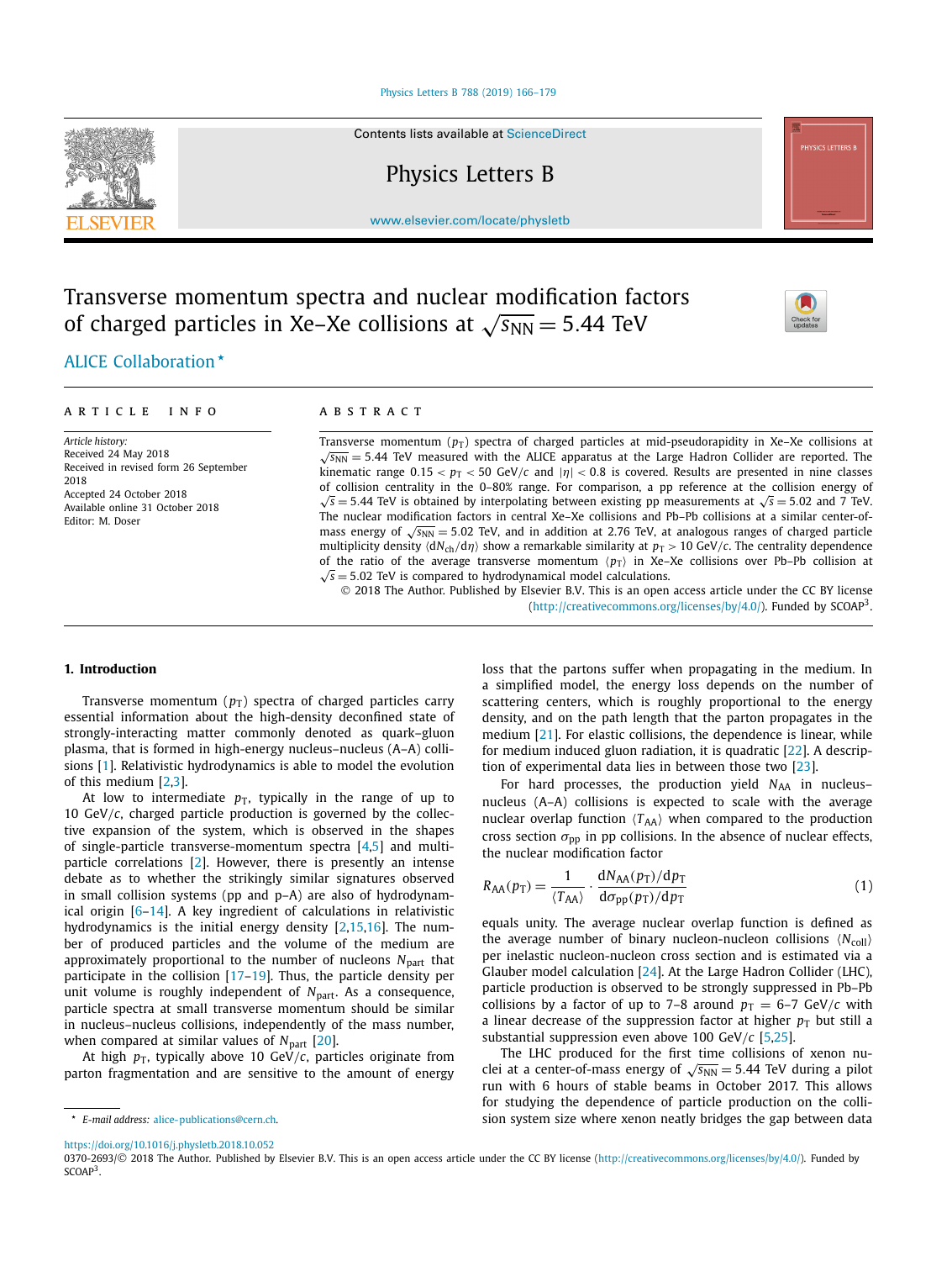#### **Table 1**

Averaged values of  $\langle dN_{\text{ch}}/d\eta \rangle$ ,  $\langle N_{\text{part}} \rangle$ ,  $\langle N_{\text{coll}} \rangle$  and  $\langle T_{AA} \rangle$  for nine centrality classes of Xe–Xe collisions [\[18,19\]](#page-7-0) at  $\sqrt{s_{NN}}$  = 5.44 TeV, and  $\langle dN_{ch}/d\eta \rangle$  for Pb–Pb collisions at  $\sqrt{s_{NN}}$  = 5.02 TeV [\[30\]](#page-7-0). The values for  $\langle dN_{ch}/d\eta \rangle$  are measured in the range  $|\eta|$  < 0.5.

| Centrality (%) | $\langle dN_{ch}/d\eta \rangle_{\text{Xe-Xe}}$ | $\langle N_{\rm part} \rangle$ | $\langle N_{\text{coll}} \rangle$ | $\langle T_{AA} \rangle$ (mb <sup>-1</sup> ) | $\langle dN_{ch}/d\eta \rangle_{Pb-Pb}$ |
|----------------|------------------------------------------------|--------------------------------|-----------------------------------|----------------------------------------------|-----------------------------------------|
| $0 - 5$        | $1167 + 26$                                    | $236 + 2$                      | $949 + 53$                        | $13.9 + 0.8$                                 | $1943 + 54$                             |
| $5 - 10$       | $939 + 24$                                     | $207 \pm 2$                    | $737 + 46$                        | $10.8 \pm 0.7$                               | $1586 + 46$                             |
| $10 - 20$      | $706 + 17$                                     | $165 + 2$                      | $511 + 26$                        | $7.5 + 0.5$                                  | $1180 + 31$                             |
| $20 - 30$      | $478 + 11$                                     | $118 + 3$                      | $303 + 28$                        | $4.4 + 0.4$                                  | $786 + 20$                              |
| $30 - 40$      | $315 + 8$                                      | $82 + 3$                       | $171 + 19$                        | $2.5 + 0.3$                                  | $512 + 15$                              |
| $40 - 50$      | $198 + 5$                                      | $55 + 3$                       | $92 + 11$                         | $1.3 + 0.2$                                  | $318 + 12$                              |
| $50 - 60$      | $118 + 3$                                      | $34 + 2$                       | $46 + 6$                          | $0.7 \pm 0.1$                                | $183 + 8$                               |
| 60-70          | $65 + 2$                                       | $20 + 2$                       | $22 + 3$                          | $0.32 + 0.04$                                | $96 \pm 6$                              |
| $70 - 80$      | $32 + 1$                                       | $11 + 1$                       | $10 + 1$                          | $0.14 \pm 0.02$                              | $45 \pm 3$                              |

from pp, p–Pb and Pb–Pb collisions. Here, the atomic mass numbers are  $A = 129$  for xenon, and  $A = 208$  for lead with half-density radii of the nuclear-charge distribution of  $r = (5.36 \pm 0.1)$  fm and  $(6.62 \pm 0.06)$  fm, respectively [\[24,26\]](#page-7-0). The parameters of the nuclear-charge density distribution for <sup>129</sup>Xe are not yet measured but were extrapolated from neighboring isotopes and are thus less precisely known than for <sup>208</sup>Pb. While <sup>208</sup>Pb is a spherical nucleus, <sup>129</sup>Xe has a deformation parameter of  $\beta_2 = (0.18 \pm 0.02)$ .

This article reports transverse momentum spectra of charged particles at mid-pseudorapidity in Xe–Xe collisions at  $\sqrt{s_{NN}} =$ 5*.*44 TeV measured with the ALICE apparatus at the LHC in the kinematic range  $0.15 < p_T < 50$  GeV/*c* and  $|\eta| < 0.8$  for nine classes of collision centrality, covering the most central 80% of the hadronic cross section. It is organized as follows: Section 2 describes the experimental setup and data analysis. Systematic uncertainties are discussed in Sect. [3.](#page-3-0) Results and comparison to model calculations are presented in Sect. [4.](#page-4-0) A summary is given in Sect. [5.](#page-6-0)

#### **2. Experiment and data analysis**

Collisions of xenon nuclei were recorded at an average instantaneous luminosity of about  $2 \cdot 10^{-25}$  cm<sup>-2</sup> s<sup>-1</sup> and a hadronic interaction rate of 80–150 s<sup>-1</sup>. A detailed description of the AL-ICE experimental apparatus can be found elsewhere [\[27\]](#page-7-0).

#### *2.1. Trigger and event selection*

A minimum-bias interaction trigger was optimized for high efficiency on hadronic collisions. It required signals from both forward scintillator arrays covering  $2.8 < \eta < 5.1$  (V0A) and  $-3.7 < \eta <$ −1*.*7 (V0C). Additionally, coincidence with signals from two neutron Zero-Degree Calorimeters (ZDC), ZNA and ZNC, at |*η*| *>* <sup>8</sup>*.*<sup>7</sup> was required in order to remove contamination from electromagnetic processes. Here A and C denote opposite sides of the experiment along the beamline. The offline event selection was optimized to reject beam-induced background. Background events were efficiently rejected by exploiting the timing signals in the two V0 detectors. Parasitic collisions are removed by using the correlation between the sum and the difference in arrival times as measured in each of the neutron ZDCs. In total,  $1.1 \cdot 10^6$  minimumbias collisions pass the event selection and were further analyzed.

This analysis is based on tracking information from the Inner Tracking System (ITS) [\[28\]](#page-7-0) and the Time Projection Chamber (TPC) [\[29\]](#page-7-0) which are located in the central barrel of ALICE. A solenoidal magnet provides momentum dispersion in the direction transverse to the beam axis. The nominal field strength in the ALICE central barrel is 0.5 T. However, in order to extend particle tracking and identification to the lowest possible momenta, it was reduced to 0.2 T in Xe–Xe collisions.

The ITS is comprised of six cylindrical layers of silicon detectors with radii between 3.9 and 43.0 cm. The two innermost layers, with average radii of 3.9 cm and 7.6 cm, are equipped with Silicon Pixel Detectors (SPD); the two intermediate layers, with average radii of 15.0 cm and 23.9 cm, are equipped with Silicon Drift Detectors (SDD) and the two outermost layers, with average radii of 38.0 cm and 43.0 cm, are equipped with double-sided Silicon Strip Detectors (SSD). The large cylindrical TPC has an active radial range from about 85 to 250 cm and an overall length along the beam direction of 500 cm. It covers the full azimuth in the pseudo-rapidity range |*η*| *<* <sup>0</sup>*.*9 and provides track reconstruction with up to 159 points along the trajectory of a charged particle as well as particle identification via the measurement of specific energy loss d*E/*d*x*.

The collision vertex is determined using reconstructed particle trajectories in the TPC including hits in the ITS. All collisions with a reconstructed vertex position within  $\pm 10$  cm along the beam direction from the nominal interaction point are accepted. The collision centrality is defined as the percentile of the hadronic cross section corresponding to the measured charged particle multiplicity. The centrality determination is based on the sum of the amplitudes of the V0A and V0C signals [\[18,19\]](#page-7-0). Averaged quantities characterizing a centrality class such as the number of participants  $N_{\text{part}}$ , the number of binary collisions  $N_{\text{coll}}$ , and the nuclear overlap function  $T_{AA}$  are calculated as the average over all events in this class by fitting the experimental distribution with a Glauber Monte Carlo model that employs negative binomial distributions to model multiplicity production [\[18,19\]](#page-7-0) (see Table 1). The analysis is restricted to the 0–80% centrality range in order to ensure that effects of trigger inefficiency and contamination by electromagnetic processes are negligible.

#### *2.2. Track selection*

Primary charged particles within the kinematic range |*η*| *<* <sup>0</sup>*.*<sup>8</sup> and  $0.15 < p_T < 50$  GeV/*c* are measured. Here, primaries are defined as all charged particles with a proper lifetime *τ* larger than 1 cm/*c* that are either produced directly in the primary beambeam interaction, or from decays of particles with *τ* smaller than 1 cm/*c*, excluding particles produced in interactions with the detector material [\[31\]](#page-7-0). The track selection is optimized for best track quality and minimum contamination from secondary particles. The selection criteria are identical to those of the previous analysis of Pb–Pb collisions at  $\sqrt{s_{NN}}$  = 5.02 TeV [\[5\]](#page-7-0) except for the following changes in the parameterization on the transverse momentum dependence. The geometrical track length in the TPC fiducial vol-ume [\[29\]](#page-7-0) is *L*/(1 cm) > 130 −  $(p_T/(1 \text{ GeV}/c))$ <sup>-0.7</sup>, and the distance of closest approach to the primary vertex in the transverse plane is |DCAxy|*/(*1 cm*) <* 0*.*0119 + 0*.*049 *(p*T*/(*1 GeV*/c))* <sup>−</sup>1. These changes reflect differences in particle tracking due to the reduced magnetic field. In order to reject fake tracks that contaminate the spectrum, especially at high  $p<sub>T</sub>$ , another selection is introduced: the uncertainty in the reconstructed  $p<sub>T</sub>$  as estimated from the covariance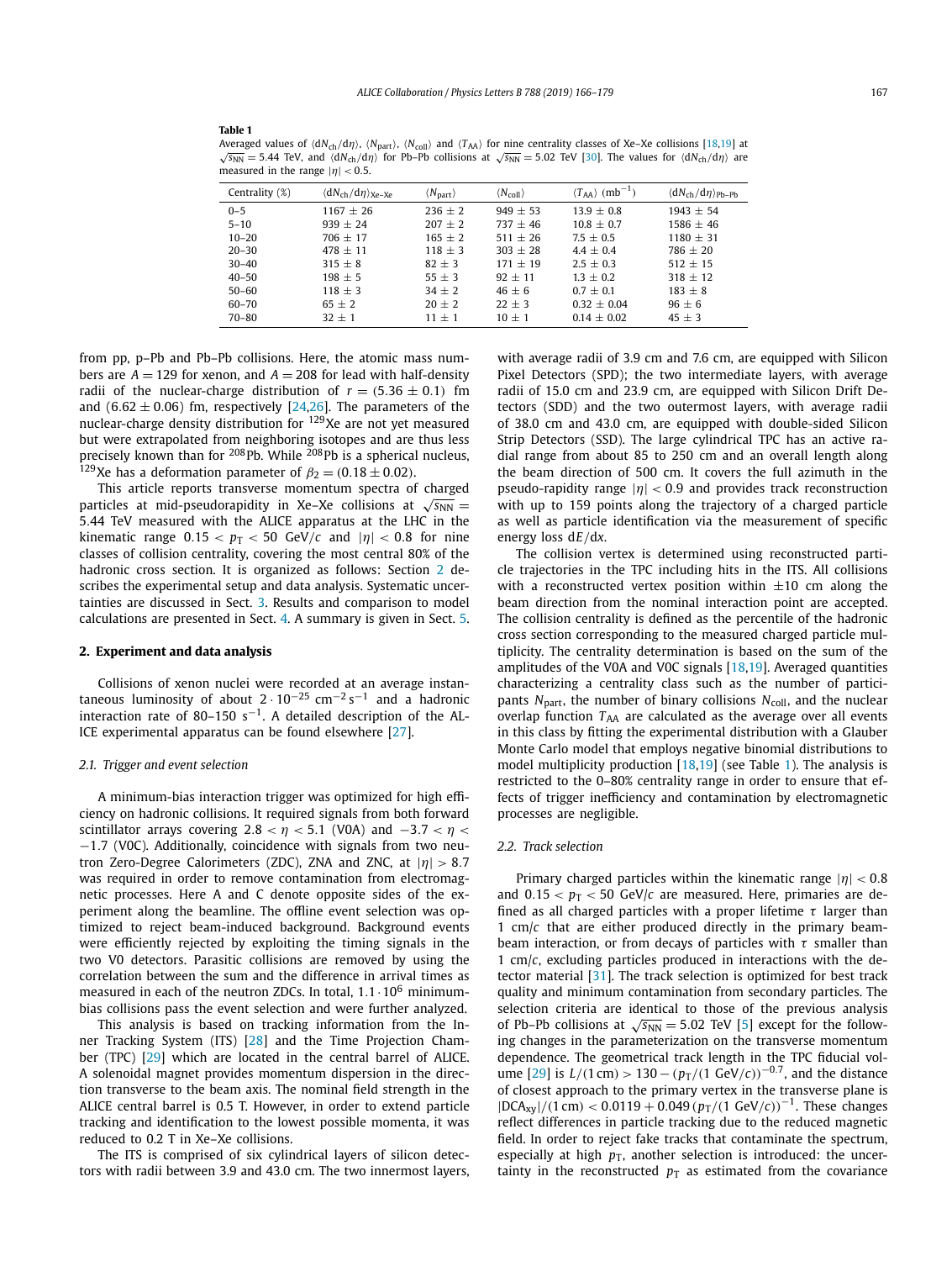matrix of the track fit must be less than ten times the standard deviation, when averaged over all tracks at that momentum.

#### *2.3. Corrections*

The doubly-differential transverse momentum spectra in Xe–Xe collisions are normalized by the number of events *N*ev in each centrality class, and are given by

$$
\frac{1}{N_{\rm ev}} \frac{\mathrm{d}^2 N_{\rm ch}}{\mathrm{d}\eta \mathrm{d}\eta_{\rm T}} \equiv \frac{N_{\rm ch}^{\rm rec}(\Delta \eta, \Delta p_{\rm T})}{N_{\rm ev} \cdot \Delta \eta \Delta p_{\rm T}} \cdot \frac{\delta_{p_{\rm T}}(\Delta p_{\rm T})}{\alpha (\Delta p_{\rm T}) \cdot \varepsilon (\Delta p_{\rm T})},\tag{2}
$$

where N<sup>rec</sup> is the raw yield of reconstructed primary charged particles in each interval of pseudo-rapidity and transverse momentum ( $\Delta \eta$ ,  $\Delta p$ <sub>T</sub>). The symbols  $\alpha$ ( $\Delta p$ <sub>T</sub>) and  $\varepsilon$ ( $\Delta p$ <sub>T</sub>) are the correction factors for detector acceptance and tracking efficiency, respectively. The correction due to the finite transverse-momentum resolution in the reconstruction of primary charged particles is denoted by  $\delta_{p_T}(\Delta p_T)$ . The efficiencies for trigger, event vertex reconstruction and tracking are estimated using Monte Carlo simu-lations with HIJING [\[32\]](#page-7-0) as the event generator and GEANT3 [\[33\]](#page-8-0) for particle propagation and simulation of the detector response. The trigger and vertex selections are fully efficient for the whole centrality range used in the analysis.

Contamination from secondary charged particles, i.e. from weak decays and interactions in the detector material, is subtracted from the raw spectrum by employing a data driven method [\[5\]](#page-7-0). Reconstructed trajectories of primary charged particles point to the collision vertex, while charged particles from weak decays and particles generated in the detector material preferentially point away from it. In order to distinguish between primary and secondary particles, the distance of closest approach to the collision vertex in radial direction, DCA<sub>xy</sub>, is used. A multi-template function that consists of templates for primary particles, secondary particles produced from weak decays and secondary particles from interactions in the detector material is fitted to the  $DCA_{xy}$  distributions in each  $p_T$  interval.

The primary charged particle reconstruction efficiency is obtained from the Monte Carlo simulation. As discussed in detail in [\[5\]](#page-7-0), this efficiency depends on the relative abundances of the various primary particles species. These relative abundances are adjusted in the simulation using a data-driven re-weighting procedure. The particle composition in Xe–Xe collisions is not yet known. However, bulk particle production scales with the average charged particle multiplicity density,  $\langle dN_{ch}/d\eta \rangle$ , independently of the collision system [\[34\]](#page-8-0). In Xe–Xe collisions, the weights from existing analyses [\[35–37](#page-8-0)[,4,5\]](#page-7-0) with Pb–Pb collisions at  $\sqrt{s_{NN}}$  = 2.76 TeV at equivalent values in  $\langle dN_{ch}/d\eta \rangle$  are applied.

The acceptance times tracking efficiency for charged pions, charged kaons and (anti-)protons for 5% most central Xe–Xe collisions is shown in Fig. 1 as a function of the particle transverse momentum and compared to 10–20% Pb–Pb collisions at  $\sqrt{s_{NN}}$  = 5*.*02 TeV. The two centrality classes have similar multiplicity densities. The particular shape with a dip at  $p<sub>T</sub> \sim 0.4$  GeV/*c* arises from the geometrical length selection that is especially visible for pions. This dip corresponds to particles that cross the TPC sector boundaries under small angles. The decrease at low values of  $p<sub>T</sub>$ is due to curling trajectories in the magnetic field which do not reach the required minimum track length in the TPC and due to energy loss and absorption in the detector material. In Pb–Pb collisions, the magnetic field was set to  $B = 0.5$  T, which results in the dip being positioned around 1 GeV/*c*. At large  $p<sub>T</sub>$ , above 7 GeV/*c*, the tracking efficiency is reduced by an increased local track density, i.e. high  $p_T$  particles are preferentially produced within jets, leading to a slight decrease in the track finding performance.



Fig. 1. Transverse momentum dependence of the acceptance times tracking efficiency for the 5% most central Xe–Xe collisions and comparison to the 10–20% centrality class for Pb–Pb collisions. The two centrality classes have similar multiplicity densities.

The transverse momentum of primary charged particles is reconstructed from the track curvature as measured by the ITS and the TPC [\[38\]](#page-8-0). The finite momentum resolution modifies the reconstructed charged-particle spectrum and is estimated by the corresponding covariance matrix element of the Kalman fit. The relative *p*T resolution,  $\sigma(p_T)/p_T$ , depends on the momentum and amounts to approximately 4.5% at  $p_T = 0.15$  GeV/*c*, it shows a minimum of 1.5% around  $p_T = 1.0 \text{ GeV}/c$ , and increases linearly for larger  $p_T$ , approaching 9.3% at 50 GeV*/c*. The centrality dependence of the relative  $p_T$  resolution is negligible. To account for the finite  $p_T$  resolution, correction factors to the spectra are determined from an unfolding procedure as described in [\[5\]](#page-7-0), using Bayesian unfolding at low  $p_T$  and a bin-by-bin correction at large  $p_T$ . The  $p_T$  dependent correction factors are applied to the measured  $p_T$  spectrum and depend slightly on collision centrality because of the change in the slope of the spectrum at high  $p<sub>T</sub>$ . At transverse momenta below 10 GeV/ $c$ ,  $\delta_{p_T}$  deviates significantly from unity only at the lowest momentum interval of  $0.15 \le p_T < 0.2$  GeV/*c* where it amounts to 0.5% for all centrality classes, and by up to 3% (4%) in 0–5% (70–80%) central collisions above 10 GeV*/c*.

The statistical uncertainty of the spectra is dominated by the statistical uncertainty in the raw data. It is largest at the highest momentum interval of 40–50 GeV*/c* and amounts to 28% (38%) for the 0–5% (30–40%) centrality class while the contribution from the Monte Carlo efficiency is 2% (4%) or less.

## *2.4. pp reference at*  $\sqrt{s} = 5.44$  *TeV*

The  $p_T$ -differential inelastic cross section in  $pp$  collisions at  $\sqrt{s}$  = 5.44 TeV is needed to measure the corresponding nuclear modification factor. As there are no measurements of pp collisions at this energy, a reference is obtained by interpolating pp references as measured at  $\sqrt{s} = 5.02$  TeV and  $\sqrt{s} = 7$  TeV assuming a power-law dependence in each  $p_T$  interval,  $d\sigma/dp_T(\sqrt{s}) \propto \sqrt{s^n}$ . The value of the free parameter *n* varies between 0*.*35 and 1.75, depending on  $p<sub>T</sub>$ . This approach is a combination of the interpolation method that was used over the full  $p_T$  range in [\[6\]](#page-7-0) and for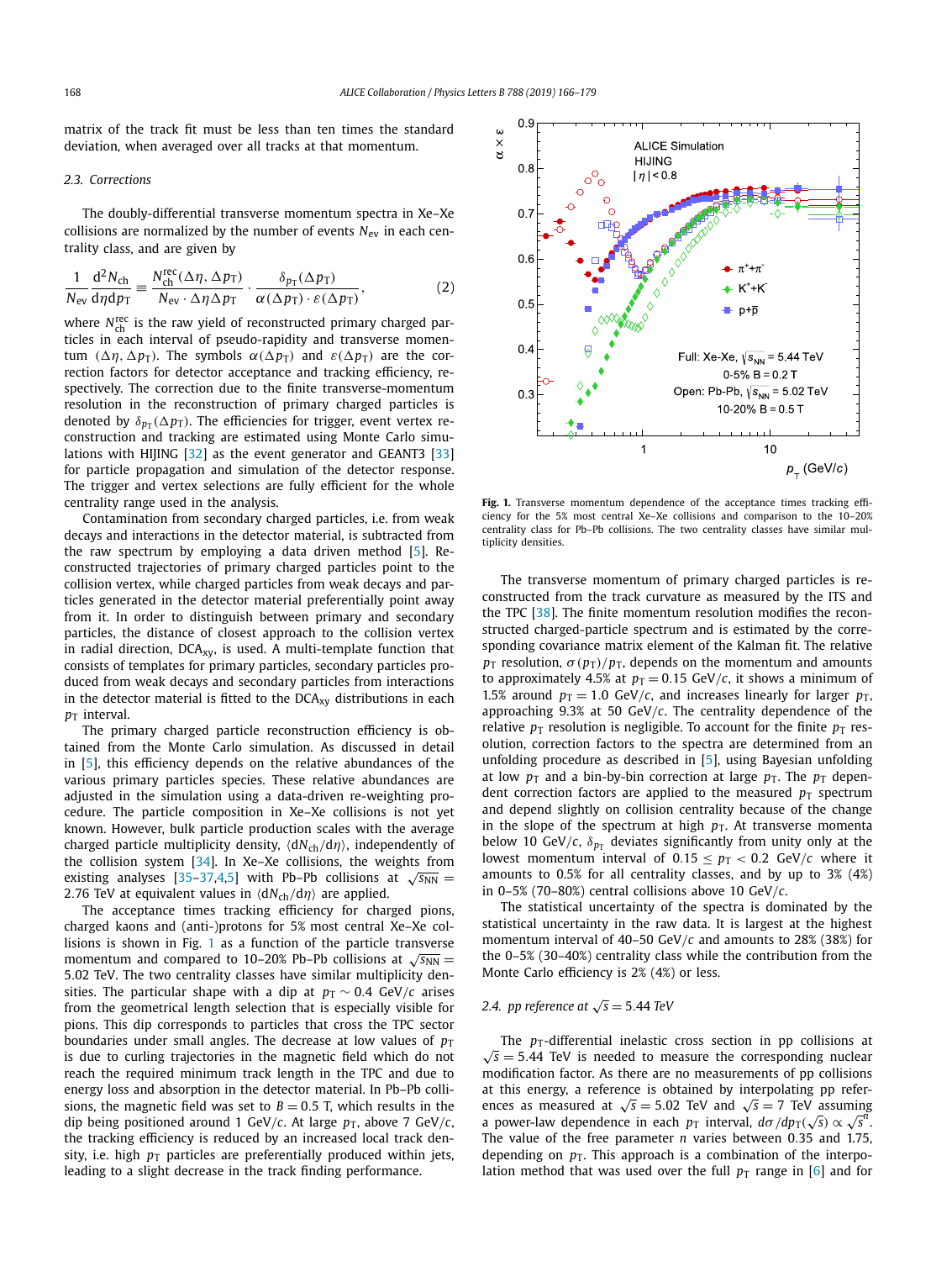<span id="page-3-0"></span>

**Fig. 2.** Ratio of *p*T-differential inelastic cross sections in pp collisions at  $\sqrt{s}$  = 5*.*44 TeV over 5.02 TeV using a power law interpolation and the event generator PYTHIA 8.

 $p_T < 5$  GeV/*c* as used in [\[39\]](#page-8-0). The statistical uncertainty of the pp reference is interpolated between the references at  $\sqrt{s} = 5.02$  TeV and 7 TeV assuming also a power-law dependence and is assigned to the interpolated reference. It amounts to 7.8% at the momentum interval of 30–50 GeV*/c*.

As an alternative approach, the scaling of the measured cross section at  $\sqrt{s}$  = 5.02 TeV to  $\sqrt{s}$  = 5.44 TeV by using the ratio of spectra at those two energies obtained with the PYTHIA 8 (Monash tune) event generator  $[40]$  is studied. The ratio of the pp references at  $\sqrt{s}$  = 5.44 TeV from the power-law interpolation and at  $\sqrt{s}$  = 5.02 TeV is shown in Fig. 2 together with results obtained  $\sqrt{s}$  = 5.02 TeV is shown in Fig. 2 together with results obtained with the alternative method. The spectrum is harder at higher collision energy, with a small change in the total cross section of 4% below 1 GeV*/c* and an increase of about 10% at transverse momenta above 10 GeV*/c*.

#### **3. Systematic uncertainties**

For the total systematic uncertainty, all contributions are added in quadrature and are summarized in Table 2.

The effect of the selection of events based on the vertex position is studied by comparing the fully corrected  $p_T$  spectra obtained with alternative vertex selections corresponding to  $\pm$ 5 cm, and  $\pm 20$  cm. The difference in the fully corrected  $p_T$  spectra is less than 0.3% for central collisions and less than 0.5% for peripheral collisions.

In order to test the description of the detector response and the track reconstruction in the simulation, all criteria for track selection are varied within the ranges as described in the previous publication [\[5\]](#page-7-0). A full analysis is performed by varying one selection criterion at a time. The maximum change in the corrected  $p_T$ spectrum is then considered as systematic uncertainty. The overall systematic uncertainty related to track selection is obtained from summing up all individual contributions quadratically and it amounts to 0.6–3.0%, depending on  $p<sub>T</sub>$  and centrality.

The systematic uncertainty on the secondary-particle contamination is estimated by varying the fit model using two templates, i.e. for primaries and secondaries, or three templates, i.e. primaries, secondaries from interactions in the detector material and secondaries from weak decays of  $K_s^0$  and  $\Lambda$ , as well as varying the fit ranges. The maximum difference between data and the twocomponent-template fit is summed in quadrature together with the difference between results obtained from the two- and threecomponent-template fits. The systematic uncertainty due to the contamination from secondaries is decreasing with increasing  $p_T$ . It dominates at low  $p_T$  with values up to 4% and is negligible above 2 GeV*/c*.

The systematic uncertainty on the primary particle composition is taken from [\[5\]](#page-7-0). An additional uncertainty is estimated by assuming the particle composition from a neighboring  $\langle dN_{ch}/d\eta \rangle$  range to the matched one in the Pb–Pb analysis and is added quadratically. The sum peaks around 3 GeV*/c* with a maximum of 5% (less than 2%) for the 0–5% (70–80%) centrality class.

In order to estimate the systematic uncertainty due to the tracking efficiency, the track matching between the TPC and the ITS information in data and Monte Carlo is compared after scaling the fraction of secondary particles obtained from the fits to the DCA<sub>xy</sub> distributions  $[5]$ . The difference in the TPC-ITS trackmatching efficiency between data and simulation is assigned to the corresponding systematic uncertainty (see Table 2). It amounts to 2% in central collisions, and up to 3.5% in peripheral collisions.

The material budget in ALICE at  $\eta \approx 0$  amounts to  $(11.4 \pm 0.5)$ % in radiation lengths for primary charged particles that have sufficient track length in the TPC [\[38\]](#page-8-0). A difference in the amount of detector material leads to different amounts of secondary particles that are produced. After the subtraction of the contribution due to secondaries using the three-component DCA<sub>xy</sub> fits, the differences on the secondary correction factor is negligible. A variation of the material budget within above limits leads to a  $p<sub>T</sub>$  dependent systematic uncertainty on the tracking efficiency of 0.1–0.3%.

The uncertainty due to the finite  $p_T$  resolution at high  $p_T$  is estimated using the azimuthal dependence of the  $1/p<sub>T</sub>$  spectra for

**Table 2**

Contributions to the systematic uncertainty in units of percent for the 0–5%, 30–40%, and 70–80% centrality classes in Xe– Xe collisions. The numbers are averaged in the  $p_T$  intervals from 0.2–0.5 GeV/*c* (left), 1–2 GeV/*c* (middle) and 40–50 GeV/*c* (right). For the  $p_T$ -dependent sum, contributions are added in quadrature.

| Centrality (%)        | $0 - 5(%)$                | $30 - 40$ (%)             | $70 - 80$ (%)             |
|-----------------------|---------------------------|---------------------------|---------------------------|
| $p_T$ range (GeV/c)   | $0.2 - 0.5/1 - 2/40 - 50$ | $0.2 - 0.5/1 - 2/40 - 50$ | $0.2 - 0.5/1 - 2/40 - 50$ |
| Source                |                           |                           |                           |
| Vertex selection      | 0.2/0.2/0.2               | 0.8/0.8/0.8               | 0.8/0.8/0.8               |
| Track selection       | 1.6/0.9/1.2               | 0.9/0.6/0.8               | 0.9/0.5/1.0               |
| Secondary particles   | $1.4/0.2/$ negl.          | $0.8/0.2$ /negl.          | $0.6/0.2$ /negl.          |
| Particle composition  | 0.3/1.7/0.7               | 0.4/1.9/1.0               | 0.7/0.6/0.6               |
| Tracking efficiency   | 1.9/1.2/0.4               | 2.2/1.2/0.4               | 2.2/1.4/0.6               |
| Material budget       | 0.3/0.3/0.1               | 0.3/0.3/0.1               | 0.3/0.3/0.1               |
| $p_T$ resolution      | negl./negl./0.5           | negl./negl./0.7           | negl./negl./0.9           |
| Sum, $p_T$ dependent: | 3.1/2.4/1.5               | 2.8/2.5/1.8               | 2.8/1.9/2.1               |
| Centrality selection  | 0.1                       | 0.8                       | 3.2                       |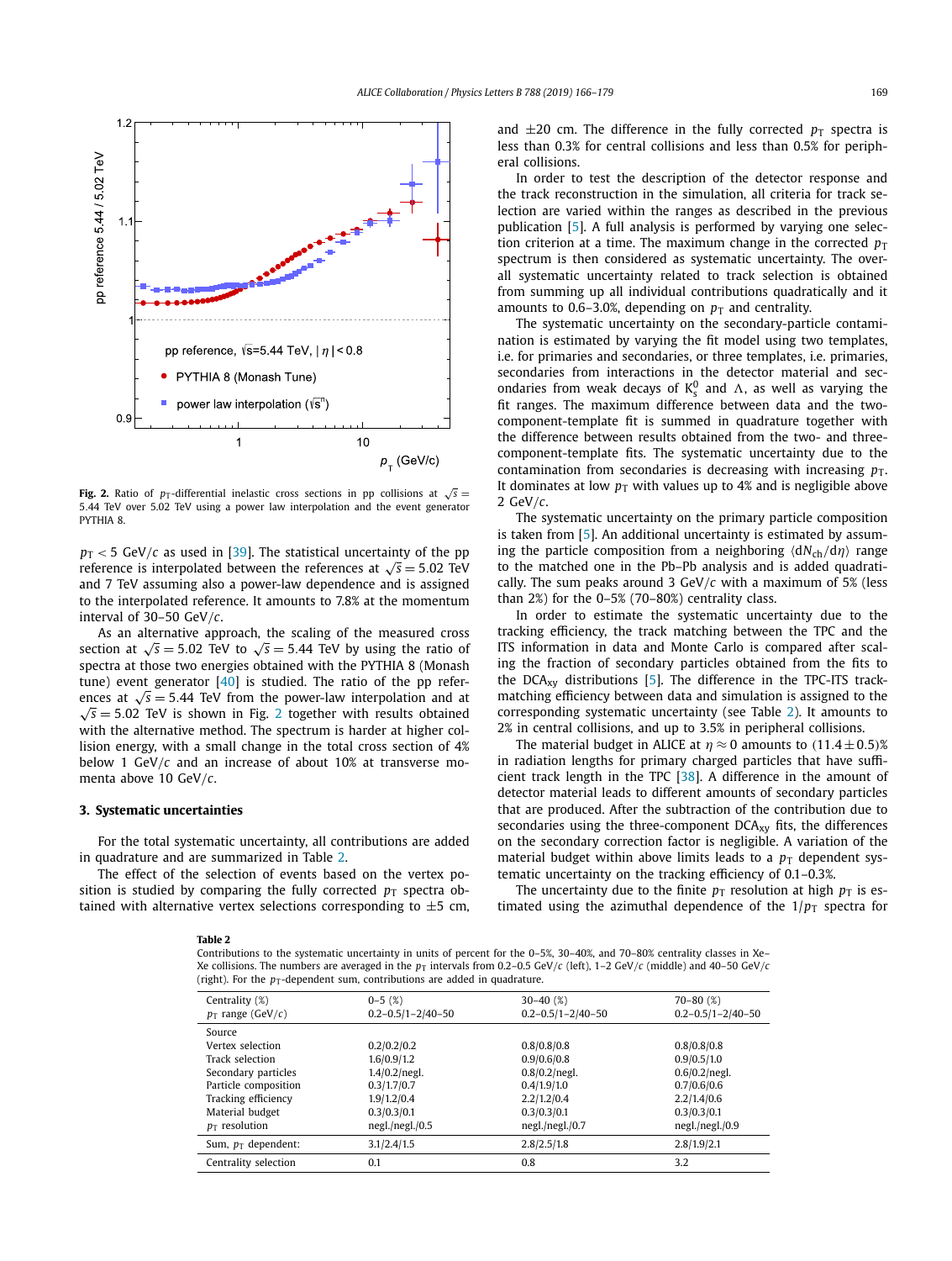<span id="page-4-0"></span>positively and negatively charged particles. The relative shift of the spectra for oppositely charged particles along  $1/p<sub>T</sub>$  determines the size of uncertainty for a given angle. The RMS of the  $1/p_T$  shift as distributed over the full azimuth is used as an additional increase of the  $p_T$  resolution. For the lowest  $p_T$  bin the uncertainty is estimated from the unfolding procedure applied to Monte Carlo simulations. The uncertainty due to the finite  $p<sub>T</sub>$  resolution is significant only at the lowest and highest momenta bins and amounts to 0.5% at the lowst  $p_T$  bin for all centralities and 0.5% (0.9%) for the 0–5% (70–80%) centrality class.

The uncertainty due to the centrality determination is estimated by changing the fraction of the visible cross section  $(90.0 \pm$ 0*.*5*)*%. The uncertainty is estimated from the variation of the resulting *p*T spectra and amounts to ~0.1% and ~3.2% for central (0–5%) and peripheral (70–80%) collisions, respectively.

The systematic uncertainty of the pp reference at  $\sqrt{s} = 5.44$  TeV has two contributions, which are added quadratically. For each  $p<sub>T</sub>$  interval, the systematic uncertainty of the pp references at  $\sqrt{s}$  = 5.02 TeV and  $\sqrt{s}$  = 7 TeV are interpolated to  $\sqrt{s}$  = 5.44 TeV by using a power-law. This corresponds to interpolating between the upper and lower boundaries of the experimental data points as given by their systematic uncertainties. It assumes full correlation of systematic uncertainties at both energies.

The difference between the interpolated reference and the one using the PYTHIA 8 event generator is assigned as the other contribution to the systematic uncertainty in the pp reference, in each  $p<sub>T</sub>$  interval. The systematic uncertainty in the pp reference has a minimum of 2.2% around 1 GeV*/c* and reaches its maximum of 7.7% at the highest momentum bin.

### **4. Results**

The transverse momentum spectra of charged particles in Xe– Xe collisions are shown in the top panel of Fig. 3 for nine centrality classes together with the interpolated pp reference spectrum at  $\sqrt{s}$  = 5.44 TeV. The latter is obtained from the interpolated  $p_T$ -differential cross section by dividing it by the interpolated inelastic nucleon-nucleon cross section of  $(68.4 \pm 0.5)$  mb at  $\sqrt{s}$  = 5.44 TeV [\[24\]](#page-7-0). In the most-peripheral collisions, the  $p_T$ spectrum is similar to that of pp collisions and exhibits a power law behavior that is characteristic of hard-parton scattering and vacuum fragmentation. With increasing collision centrality, the  $p<sub>T</sub>$ differential cross section is progressively depleted above 5 GeV*/c*.

Systematic uncertainties are shown in the bottom panel. At momenta between 0.4 and 10 GeV*/c*, the systematic uncertainty is dominated by the contribution from tracking and amounts to about 2–3%. It is almost independent of  $p<sub>T</sub>$  above 10 GeV/*c* with a value of 1.4% (2.1%) for the 0–5% (70–80%) centrality class.

In order to determine the nuclear modification factor  $R_{AA}$ , the interpolated  $p_T$ -differential pp cross section is scaled by the average nuclear overlap function  $\langle T_{AA} \rangle$ . The resulting nuclear modification factor as a function of transverse momentum is shown in Fig. [4](#page-5-0) for nine centrality classes and compared to results from Pb–Pb collisions [\[5\]](#page-7-0). The overall normalization uncertainties for *R*AA are indicated by vertical bars around unity. The uncertainties of the pp reference and the centrality determination are added in quadrature. The latter is larger for Xe–Xe collisions than for Pb–Pb because of the less precisely known nuclear-charge-density distribution of the deformed 129Xe and the resulting larger relative uncertainty in  $\langle T_{AA} \rangle$  [\[18,19\]](#page-7-0). The nuclear modification factor exhibits a strong centrality dependence with a minimum around  $p_T = 6-7$  GeV/*c* and an almost linear rise above. In particular, in the 5% most central Xe–Xe collisions, at the minimum, the yield is suppressed by a factor of about 6 with respect to the scaled pp reference. The nuclear modification factor reaches a value of



**Fig. 3.** Transverse momentum spectra of charged particles in Xe–Xe collisions at  $\sqrt{s_{NN}}$  = 5.44 TeV in nine centrality classes together with the interpolated pp reference spectrum at  $\sqrt{s}$  = 5.44 TeV (top panel) and systematic uncertainties (bottom panel).

0.6 at the highest measured transverse-momentum interval of 30–50 GeV/ $c$ . For comparison, the nuclear modification factor  $R_{AA}$ in Pb–Pb collisions at  $\sqrt{s_{NN}}$  = 5.02 TeV is shown in Fig. [4](#page-5-0) as open circles for the same centrality classes as Xe–Xe. In both collision systems, a similar characteristic  $p<sub>T</sub>$  dependence of  $R<sub>AA</sub>$  is observed. In Pb–Pb collisions, the suppression of high-momentum particles is apparently stronger for the same centrality class but still in agreement with Xe–Xe collisions within uncertainties.

Nuclear modification factors from Xe–Xe and Pb–Pb collisions and their ratios at similar ranges of  $\langle dN_{ch}/d\eta \rangle$  are shown in Fig. [5.](#page-5-0) In 5% most central Xe–Xe collisions, the nuclear modification factor is remarkably well matched by 10–20% central Pb–Pb collisions over the entire  $p_T$  range. In the 30–40% Xe–Xe (40–50%) Pb–Pb) centrality class, again agreement is found within uncertainties.These findings of matching nuclear modification factors at similar ranges of  $\langle dN_{ch}/d\eta \rangle$  are in agreement with results from the study of fractional momentum loss of high- $p_T$  partons at RHIC and LHC energies [\[41\]](#page-8-0).

A comparison of the nuclear modification factors as a function of  $\langle dN_{ch}/d\eta \rangle$  in Xe–Xe and Pb–Pb collisions for three different regions of  $p_T$  (low, medium, and high) is shown in Fig. [6.](#page-6-0) A remarkable similarity in R<sub>AA</sub> is observed between Xe-Xe collision at  $\sqrt{s_{NN}}$  = 5.44 TeV and Pb–Pb collisions at  $\sqrt{s_{NN}}$  = 5.02 and 2.76 TeV when compared at identical ranges in  $\langle dN_{ch}/d\eta \rangle$ , for  $\langle dN_{ch}/d\eta \rangle > 400$ . This holds both at low momentum where the hydrodynamical expansion of the medium dominates the spectrum and at high momentum, where parton energy loss inside the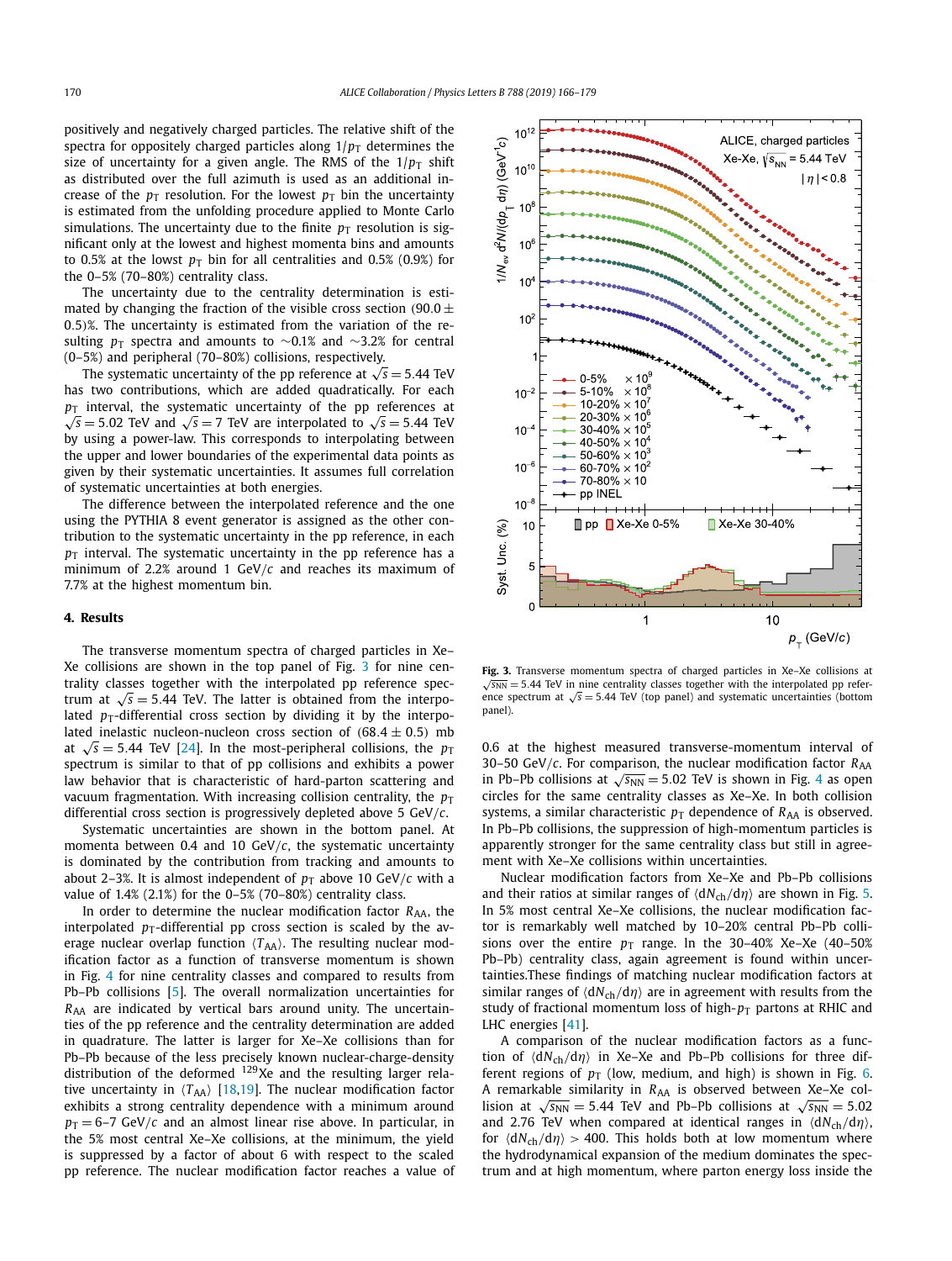<span id="page-5-0"></span>

**Fig. 4.** Nuclear modification factor in Xe–Xe at √*s*<sub>NN</sub> = 5.44 TeV (filled circles) and Pb–Pb collisions [\[5\]](#page-7-0) at √*s*<sub>NN</sub> = 5.02 TeV (open circles) for nine centrality classes. The vertical lines (brackets) represent the statistical (systematic) uncertainties. The overall normalization uncertainty is shown as a filled box around unity.



**Fig. 5.** Comparison of nuclear modification factors in Xe–Xe collisions (filled circles) and Pb–Pb collisions (open circles) for similar ranges in  $\langle dN_{ch}/d\eta \rangle$  for the 0–5% (left) and 30–40% (right) Xe–Xe centrality classes. The vertical lines (brackets) represent the statistical (systematic) uncertainties.

medium drives the spectral shape. At  $\langle dN_{ch}/d\eta \rangle$  < 400, the values of *R*<sub>AA</sub> still agree within rather large uncertainties although no definitive conclusion can be drawn because, in particular, event selection and geometry biases could affect the spectrum in peripheral A–A collisions [\[42\]](#page-8-0).

In a simplified radiative energy loss scenario when assuming identical thermalization times [\[43,44\]](#page-8-0), the average energy loss  $\langle \Delta E \rangle$  is proportional to the density of scattering centers in the medium, which in turn is proportional to the energy density *ε*, and to the square of the path length *L* of the parton in the medium,  $\langle \Delta E \rangle \propto \varepsilon \cdot L^2$  [\[22\]](#page-7-0). The energy density can be estimated from the average charged-particle multiplicity density [\[45\]](#page-8-0) per transverse area,  $\varepsilon \propto \langle dN_{\text{ch}}/d\eta \rangle /A_{\text{T}}$ . In central collisions, the initial transverse area  $A_T$  is related to the radius  $r$  of the colliding nuclei,  $A_T = \pi \cdot r^2$  [\[22\]](#page-7-0). Therefore, the comparison of the measured *R*<sub>AA</sub> values in the two colliding systems could enable a test of the path length dependence of medium-induced parton energy loss [\[46\]](#page-8-0).

To further address bulk production, the average transverse momentum  $\langle p_{\text{T}} \rangle$  in the range from 0–10 GeV/*c* is derived. The spectra are extrapolated down to  $p_T = 0$  by fitting a Hagedorn func-tion [\[47\]](#page-8-0) in the range 0.15 GeV/ $c < p<sub>T</sub> < 1$  GeV/ $c$ . The relative fraction of the extrapolated particle yield amounts to 8% (11%) for the 0–5% (70–80%) centrality class. Statistical uncertainties in  $\langle p_T \rangle$ are negligible. Systematic uncertainties are estimated by varying each source of systematic uncertainty in the spectra at a time, by varying the fit range to 0.15 GeV/ $c < p<sub>T</sub> < 0.5$  GeV/ $c$ , and by changing the interpolation range to 0–0.2 GeV*/c*. All contributions are then added quadratically. The relative systematic uncertainty is 1.8% (1.3%) for the 0–5% (70–80%) centrality class.

The average transverse momentum is presented in the top panel of Fig. [7](#page-6-0) for Xe–Xe collisions at  $\sqrt{s}$  = 5.44 TeV (squares) and Pb–Pb collisions at  $\sqrt{s}$  = 5.02 TeV (diamonds) for nine centrality classes. An increase of  $\langle p_T \rangle$  with centrality is visible in both col-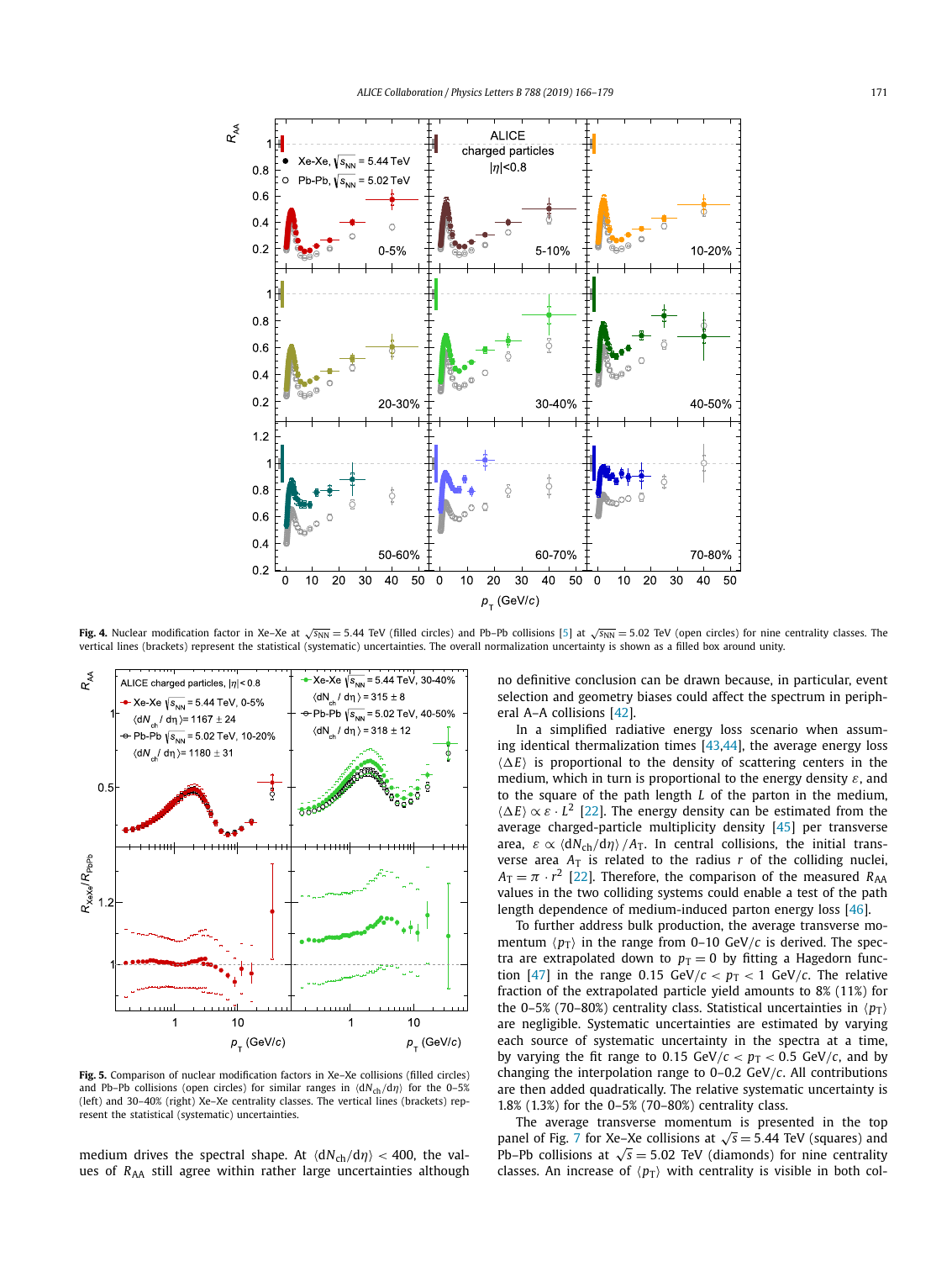<span id="page-6-0"></span>

**Fig. 6.** Comparison of the nuclear modification factor in Xe–Xe and Pb–Pb collisions integrated over identical regions in  $p<sub>T</sub>$  as a function of  $\langle dN_{ch}/d\eta \rangle$ . The vertical brackets indicate the quadratic sum of the total systematic uncertainty in the measurement and the overall normalization uncertainty in  $\langle T_{AA} \rangle$ . The horizontal bars reflect the RMS of the distribution in each bin. The dashed lines show results from power-law fits to the data and are drawn to guide the eye.

lision systems and is attributed to the increasing transverse radial flow. The bottom panel of Fig. 7 shows the ratios of  $\langle p_{\rm T} \rangle$  in both collision systems. The ratio is flat within uncertainties but allows for relative variations of up to two percent. Comparison to results from hydrodynamical calculations [\[43\]](#page-8-0) are shown by the hashed areas for pions, kaons and protons. While the calculations are not able to predict absolute particle spectra, predictions are made for the relative difference in  $\langle p_{\rm T} \rangle$  between both collision systems in order to study the system size dependence. The predicted trend of a larger  $\langle p_{\rm T} \rangle$  in 5% most central Xe–Xe collision and continuously lower values towards the 40–50% centrality class are consistent with the data.

### **5. Summary**

Transverse momentum spectra and nuclear modification factors of charged particles in Xe–Xe collisions at  $\sqrt{s_{NN}} = 5.44$  TeV in the kinematic range  $0.15 < p_T < 50$  GeV/*c* and  $|\eta| < 0.8$  are reported for nine centrality classes, in the 0–80% range. A pp reference at  $\sqrt{s}$  = 5.44 TeV is obtained by the interpolation of the existing spectra at  $\sqrt{s}$  = 5.02 and 7 TeV. When comparing nuclear modification factors at similar ranges of averaged charged particle multiplicity densities, a remarkable similarity between central Xe–Xe collisions and Pb–Pb collisions at a similar center-ofmass energy of  $\sqrt{s_{NN}}$  = 5.02 TeV and at 2.76 TeV is observed for



**Fig. 7.** Average transverse momentum in the  $p_T$ -range 0–10 GeV/*c* for Xe–Xe collisions at  $\sqrt{s}$  = 5.44 TeV (squares) and Pb–Pb collisions at  $\sqrt{s}$  = 5.02 TeV (diamonds) for nine centrality classes (top) and their ratios (bottom). The vertical brackets indicate systematic uncertainties. The hashed areas show results from hydrodynamical calculations by Giacalone et al. [\[43\]](#page-8-0).

 $\langle dN_{ch}/d\eta \rangle > 400$ . The centrality dependence of the ratio of the average transverse momentum  $\langle p_T \rangle$  in Xe–Xe collisions over Pb–Pb collisions is flat within uncertainties but allows for relative variations of up to two percent. Predictions from hydrodynamical calculations that take into account the significantly different geometries of both collision systems are consistent with the data.

#### **Acknowledgements**

The ALICE collaboration would like to thank G. Giacalone, J. Noronha-Hostler, M. Luzum, and J.-Y. Ollitrault for providing the results of their hydrodynamical calculations prior to publication.

The ALICE Collaboration would like to thank all its engineers and technicians for their invaluable contributions to the construction of the experiment and the CERN accelerator teams for the outstanding performance of the LHC complex. The ALICE Collaboration gratefully acknowledges the resources and support provided by all Grid centres and the Worldwide LHC Computing Grid (WLCG) collaboration. The ALICE Collaboration acknowledges the following funding agencies for their support in building and running the ALICE detector: A. I. Alikhanyan National Science Laboratory (Yerevan Physics Institute) Foundation (ANSL), State Committee of Science and World Federation of Scientists (WFS), Armenia; Austrian Academy of Sciences and Nationalstiftung für Forschung, Technologie und Entwicklung, Austria; Ministry of Communications and High Technologies, National Nuclear Research Center, Azerbaijan; Conselho Nacional de Desenvolvimento Científico e Tecnológico (CNPq), Universidade Federal do Rio Grande do Sul (UFRGS), Financiadora de Estudos e Projetos (Finep) and Fundação de Amparo à Pesquisa do Estado de São Paulo (FAPESP), Brazil; Ministry of Science & Technology of China (MSTC), National Natural Science Foundation of China (NSFC) and Ministry of Education of China (MOEC), China; Ministry of Science and Education, Croatia; Ministry of Education, Youth and Sports of the Czech Republic, Czech Republic; The Danish Council for Independent Research | Natural Sciences, the Carlsberg Foundation and Danish National Research Foundation (DNRF), Denmark; Helsinki Institute of Physics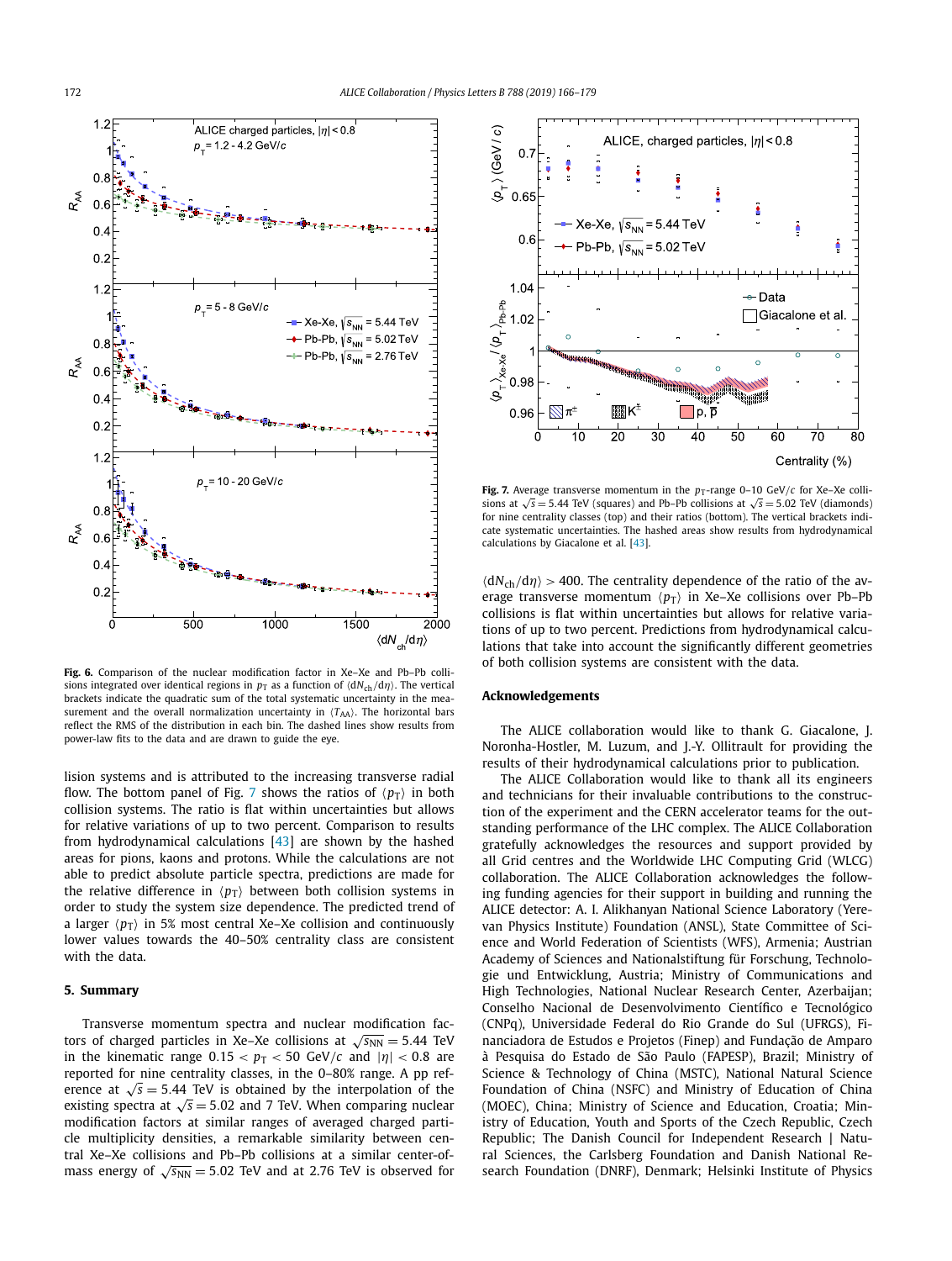<span id="page-7-0"></span>(HIP), Finland; Commissariat à l'Energie Atomique (CEA) and Institut National de Physique Nucléaire et de Physique des Particules (IN2P3) and Centre National de la Recherche Scientifique (CNRS), France; Bundesministerium für Bildung, Wissenschaft, Forschung und Technologie (BMBF) and GSI Helmholtzzentrum für Schwerionenforschung GmbH, Germany; General Secretariat for Research and Technology, Ministry of Education, Research and Religions, Greece; National Research, Development and Innovation Office, Hungary; Department of Atomic Energy, Government of India (DAE), Department of Science and Technology, Government of India (DST), University Grants Commission, Government of India (UGC) and Council of Scientific and Industrial Research (CSIR), India; Indonesian Institute of Science, Indonesia; Centro Fermi - Museo Storico della Fisica e Centro Studi e Ricerche Enrico Fermi and Istituto Nazionale di Fisica Nucleare (INFN), Italy; Institute for Innovative Science and Technology, Nagasaki Institute of Applied Science (IIST), Japan Society for the Promotion of Science (JSPS) KAKENHI and Japanese Ministry of Education, Culture, Sports, Science and Technology (MEXT), Japan; Consejo Nacional de Ciencia (CONA-CYT) y Tecnología, through Fondo de Cooperación Internacional en Ciencia y Tecnología (FONCICYT) and Dirección General de Asuntos del Personal Academico (DGAPA), Mexico; Nederlandse Organisatie voor Wetenschappelijk Onderzoek (NWO), Netherlands; The Research Council of Norway, Norway; Commission on Science and Technology for Sustainable Development in the South (COMSATS), Pakistan; Pontificia Universidad Católica del Perú, Peru; Ministry of Science and Higher Education and National Science Centre, Poland; Korea Institute of Science and Technology Information and National Research Foundation of Korea (NRF), Republic of Korea; Ministry of Education and Scientific Research, Institute of Atomic Physics and Romanian National Agency for Science, Technology and Innovation, Romania; Joint Institute for Nuclear Research (JINR), Ministry of Education and Science of the Russian Federation and National Research Centre Kurchatov Institute, Russia; Ministry of Education, Science, Research and Sport of the Slovak Republic, Slovakia; National Research Foundation of South Africa, South Africa; Centro de Aplicaciones Tecnológicas y Desarrollo Nuclear (CEADEN), Cubaenergía, Cuba and Centro de Investigaciones Energéticas, Medioambientales y Tecnológicas (CIEMAT), Spain; Swedish Research Council (VR) and Knut & Alice Wallenberg Foundation (KAW), Sweden; European Organization for Nuclear Research, Switzerland; National Science and Technology Development Agency (NSDTA), Suranaree University of Technology (SUT) and Office of the Higher Education Commission under NRU project of Thailand, Thailand; Turkish Atomic Energy Agency (TAEK), Turkey; National Academy of Sciences of Ukraine, Ukraine; Science and Technology Facilities Council (STFC), United Kingdom; National Science Foundation of the United States of America (NSF) and U.S. Department of Energy, Office of Nuclear Physics (DOE NP), United States of America.

#### **References**

- [1] B. Muller, J. Schukraft, B. [Wyslouch,](http://refhub.elsevier.com/S0370-2693(18)30823-2/bib4D756C6C65723A323031327A71s1) First results from Pb + Pb collisions at the LHC, Annu. Rev. Nucl. Part. Sci. 62 (2012) 361–386, [arXiv:1202.3233 \[hep-ex\].](http://refhub.elsevier.com/S0370-2693(18)30823-2/bib4D756C6C65723A323031327A71s1)
- [2] U. Heinz, R. Snellings, Collective flow and viscosity in [relativistic](http://refhub.elsevier.com/S0370-2693(18)30823-2/bib4865696E7A3A323031337468s1) heavy-ion collisions, Annu. Rev. Nucl. Part. Sci. 63 (2013) 123–151, [arXiv:1301.2826](http://refhub.elsevier.com/S0370-2693(18)30823-2/bib4865696E7A3A323031337468s1) [\[nucl-th\].](http://refhub.elsevier.com/S0370-2693(18)30823-2/bib4865696E7A3A323031337468s1)
- [3] J.E. Bernhard, J.S. [Moreland,](http://refhub.elsevier.com/S0370-2693(18)30823-2/bib4265726E686172643A32303136746E64s1) S.A. Bass, J. Liu, U. Heinz, Applying Bayesian parameter estimation to relativistic heavy-ion collisions: [simultaneous](http://refhub.elsevier.com/S0370-2693(18)30823-2/bib4265726E686172643A32303136746E64s1) characterization of the initial state and [quark–gluon](http://refhub.elsevier.com/S0370-2693(18)30823-2/bib4265726E686172643A32303136746E64s1) plasma medium, Phys. Rev. C 94 (2) (2016) 024907, [arXiv:1605.03954 \[nucl-th\].](http://refhub.elsevier.com/S0370-2693(18)30823-2/bib4265726E686172643A32303136746E64s1)
- [4] ALICE [Collaboration,](http://refhub.elsevier.com/S0370-2693(18)30823-2/bib4164616D3A32303136747265s1) J. Adam, et al., Centrality dependence of the nuclear mod[ific](http://refhub.elsevier.com/S0370-2693(18)30823-2/bib4164616D3A32303136747265s1)ation factor of charged pions, kaons, and protons in Pb–Pb collisions at √*s*<sub>NN</sub> = 2.76 TeV, Phys. Rev. C 93 (2016) 034913, [arXiv:1506.07287](http://refhub.elsevier.com/S0370-2693(18)30823-2/bib4164616D3A32303136747265s1) [\[nucl-ex\].](http://refhub.elsevier.com/S0370-2693(18)30823-2/bib4164616D3A32303136747265s1)
- [5] ALICE [Collaboration,](http://refhub.elsevier.com/S0370-2693(18)30823-2/bib416368617279613A32303138717368s1) S. Acharya, et al., Transverse momentum spectra and nuclear [modification](http://refhub.elsevier.com/S0370-2693(18)30823-2/bib416368617279613A32303138717368s1) factors of charged particles in pp, p–Pb and Pb–Pb collisions at the LHC, [arXiv:1802.09145 \[nucl-ex\].](http://refhub.elsevier.com/S0370-2693(18)30823-2/bib416368617279613A32303138717368s1)
- [6] ALICE [Collaboration,](http://refhub.elsevier.com/S0370-2693(18)30823-2/bib4164616D3A32303136646175s1) J. Adam, et al., Multiplicity dependence of charged pion, kaon, and [\(anti\)proton](http://refhub.elsevier.com/S0370-2693(18)30823-2/bib4164616D3A32303136646175s1) production at large transverse momentum in p–Pb collisions at  $\sqrt{s_{NN}}$  = 5.02 TeV, Phys. Lett. B 760 (2016) 720–735, [arXiv:1601.03658](http://refhub.elsevier.com/S0370-2693(18)30823-2/bib4164616D3A32303136646175s1) [\[nucl-ex\].](http://refhub.elsevier.com/S0370-2693(18)30823-2/bib4164616D3A32303136646175s1)
- [7] A. Ortiz, P. Christiansen, E. Cuautle, I. Maldonado, G. Paic, Color [reconnection](http://refhub.elsevier.com/S0370-2693(18)30823-2/bib4F7274697A3A32303133797861s1) and flow-like patterns in pp [collisions,](http://refhub.elsevier.com/S0370-2693(18)30823-2/bib4F7274697A3A32303133797861s1) Phys. Rev. Lett. 111 (4) (2013) 042001, [arXiv:1303.6326 \[hep-ph\].](http://refhub.elsevier.com/S0370-2693(18)30823-2/bib4F7274697A3A32303133797861s1)
- [8] ALICE [Collaboration,](http://refhub.elsevier.com/S0370-2693(18)30823-2/bib4142454C45563A32303133777361s1) B.B. Abelev, et al., Long-range angular correlations of pi, K and p in p–Pb [collisions](http://refhub.elsevier.com/S0370-2693(18)30823-2/bib4142454C45563A32303133777361s1) at  $\sqrt{s_{NN}}$  = 5.02 TeV, Phys. Lett. B 726 (2013) 164–177, [arXiv:1307.3237 \[nucl-ex\].](http://refhub.elsevier.com/S0370-2693(18)30823-2/bib4142454C45563A32303133777361s1)
- [9] CMS [Collaboration,](http://refhub.elsevier.com/S0370-2693(18)30823-2/bib4B6861636861747279616E3A323031346A7261s1) V. Khachatryan, et al., Long-range two-particle correlations of strange hadrons with charged particles in p–Pb and Pb–Pb [collisions](http://refhub.elsevier.com/S0370-2693(18)30823-2/bib4B6861636861747279616E3A323031346A7261s1) at LHC energies, Phys. Lett. B 742 (2015) 200–224, [arXiv:1409.3392 \[nucl-ex\].](http://refhub.elsevier.com/S0370-2693(18)30823-2/bib4B6861636861747279616E3A323031346A7261s1)
- [10] CMS Collaboration, S. Chatrchyan, et al., Multiplicity and [transverse-momentum](http://refhub.elsevier.com/S0370-2693(18)30823-2/bib4368617472636879616E3A323031336E6B61s1) dependence of two- and [four-particle](http://refhub.elsevier.com/S0370-2693(18)30823-2/bib4368617472636879616E3A323031336E6B61s1) correlations in p–Pb and Pb–Pb collisions, Phys. Lett. B 724 (2013) 213–240, [arXiv:1305.0609 \[nucl-ex\].](http://refhub.elsevier.com/S0370-2693(18)30823-2/bib4368617472636879616E3A323031336E6B61s1)
- [11] CMS [Collaboration,](http://refhub.elsevier.com/S0370-2693(18)30823-2/bib4B6861636861747279616E3A32303135776161s1) V. Khachatryan, et al., Evidence for collective multiparticle [correlations](http://refhub.elsevier.com/S0370-2693(18)30823-2/bib4B6861636861747279616E3A32303135776161s1) in p–Pb collisions, Phys. Rev. Lett. 115 (1) (2015) 012301, arXiv: [1502.05382 \[nucl-ex\].](http://refhub.elsevier.com/S0370-2693(18)30823-2/bib4B6861636861747279616E3A32303135776161s1)
- [12] ATLAS [Collaboration,](http://refhub.elsevier.com/S0370-2693(18)30823-2/bib4161643A32303133666A61s1) G. Aad, et al., Measurement with the ATLAS detector of [multi-particle](http://refhub.elsevier.com/S0370-2693(18)30823-2/bib4161643A32303133666A61s1) azimuthal correlations in  $p + Pb$  collisions at  $\sqrt{s_{NN}} = 5.02$  TeV, Phys. Lett. B 725 (2013) 60–78, [arXiv:1303.2084 \[hep-ex\].](http://refhub.elsevier.com/S0370-2693(18)30823-2/bib4161643A32303133666A61s1)
- [13] K. Dusling, R. [Venugopalan,](http://refhub.elsevier.com/S0370-2693(18)30823-2/bib4475736C696E673A323031336F6961s1) Comparison of the color glass condensate to dihadron correlations in proton–proton and [proton–nucleus](http://refhub.elsevier.com/S0370-2693(18)30823-2/bib4475736C696E673A323031336F6961s1) collisions, Phys. Rev. D 87 (2013) 094034, [arXiv:1302.7018 \[hep-ph\].](http://refhub.elsevier.com/S0370-2693(18)30823-2/bib4475736C696E673A323031336F6961s1)
- [14] B. Blok, C.D. Jakel, M. Strikman, U.A. [Wiedemann,](http://refhub.elsevier.com/S0370-2693(18)30823-2/bib426C6F6B3A32303137707569s1) Collectivity from interference, J. High Energy Phys. 12 (2017) 074, [arXiv:1708.08241 \[hep-ph\].](http://refhub.elsevier.com/S0370-2693(18)30823-2/bib426C6F6B3A32303137707569s1)
- [15] PHENIX [Collaboration,](http://refhub.elsevier.com/S0370-2693(18)30823-2/bib41646172653A32303135627561s1) A. Adare, et al., Transverse energy production and [charged-particle](http://refhub.elsevier.com/S0370-2693(18)30823-2/bib41646172653A32303135627561s1) multiplicity at midrapidity in various systems from  $\sqrt{s_{NN}}$  = 7*.*7 to 200 GeV, Phys. Rev. C 93 (2) (2016) 024901, [arXiv:1509.06727 \[nucl-ex\].](http://refhub.elsevier.com/S0370-2693(18)30823-2/bib41646172653A32303135627561s1)
- [16] ALICE [Collaboration,](http://refhub.elsevier.com/S0370-2693(18)30823-2/bib4164616D3A32303136746876s1) J. Adam, et al., Measurement of transverse energy at [midrapidity](http://refhub.elsevier.com/S0370-2693(18)30823-2/bib4164616D3A32303136746876s1) in Pb–Pb collisions at  $\sqrt{s_{NN}}$  = 2.76 TeV, Phys. Rev. C 94 (3) (2016) 034903, [arXiv:1603.04775 \[nucl-ex\].](http://refhub.elsevier.com/S0370-2693(18)30823-2/bib4164616D3A32303136746876s1)
- [17] ALICE [Collaboration,](http://refhub.elsevier.com/S0370-2693(18)30823-2/bib4164616D3A32303135766E61s1) J. Adam, et al., Centrality dependence of pion freeze-out radii in Pb–Pb [collisions](http://refhub.elsevier.com/S0370-2693(18)30823-2/bib4164616D3A32303135766E61s1) at  $\sqrt{s_{NN}}$  = 2.76 TeV, Phys. Rev. C 93 (2) (2016) 024905, [arXiv:1507.06842 \[nucl-ex\].](http://refhub.elsevier.com/S0370-2693(18)30823-2/bib4164616D3A32303135766E61s1)
- [18] ALICE Collaboration Collaboration, Centrality determination using the Glauber model in Xe–Xe collisions at  $\sqrt{s_{NN}} = 5.44$  TeV, [https://cds.cern.ch/record/](https://cds.cern.ch/record/2315401) [2315401](https://cds.cern.ch/record/2315401).
- [19] ALICE Collaboration, S. Acharya, et al., Centrality and [pseudorapidity](http://refhub.elsevier.com/S0370-2693(18)30823-2/bib786578652D63656E74s1) de[pe](http://refhub.elsevier.com/S0370-2693(18)30823-2/bib786578652D63656E74s1)ndence of the charged-particle multiplicity density in Xe–Xe collisions at √*s*<sub>NN</sub> = 5.44 TeV, [arXiv:1805.04432](http://refhub.elsevier.com/S0370-2693(18)30823-2/bib786578652D63656E74s1) [\[nucl-ex\].](http://refhub.elsevier.com/S0370-2693(18)30823-2/bib786578652D63656E74s1)
- [20] PHOBOS [Collaboration,](http://refhub.elsevier.com/S0370-2693(18)30823-2/bib416C7665723A323030356E62s1) B. Alver, et al., System size and centrality dependence of charged hadron transverse [momentum](http://refhub.elsevier.com/S0370-2693(18)30823-2/bib416C7665723A323030356E62s1) spectra in Au + Au and Cu + Cu [collisions](http://refhub.elsevier.com/S0370-2693(18)30823-2/bib416C7665723A323030356E62s1) at *s(N N)*∗∗*(*1*/*2*)* = 62*.*4-GeV and 200-GeV, Phys. Rev. Lett. 96 (2006) 212301, [arXiv:nucl-ex/0512016 \[nucl-ex\].](http://refhub.elsevier.com/S0370-2693(18)30823-2/bib416C7665723A323030356E62s1)
- [21] J. Bjorken, Energy Loss of Energetic Partons in Quark–Gluon Plasma: Possible Extinction of High  $p_T$  Jets in Hadron–Hadron Collisions, Tech. Rep. FERMILAB-PUB-82-059-T, Fermilab, 1982, [http://lss.fnal.gov/archive/preprint/](http://lss.fnal.gov/archive/preprint/fermilab-pub-82-059-t.shtml) [fermilab-pub-82-059-t.shtml](http://lss.fnal.gov/archive/preprint/fermilab-pub-82-059-t.shtml).
- [22] D. d'Enterria, Jet quenching, Landolt–Börnstein I/23, [arXiv:0902.2011 \[nucl-ex\],](http://refhub.elsevier.com/S0370-2693(18)30823-2/bib6427456E7465727269613A32303039616Ds1) [2010.](http://refhub.elsevier.com/S0370-2693(18)30823-2/bib6427456E7465727269613A32303039616Ds1)
- [23] A. Ortiz, O. Vázquez, Energy density and path-length [dependence](http://refhub.elsevier.com/S0370-2693(18)30823-2/bib4F7274697A3A3230313763756Cs1) of the fractional [momentum](http://refhub.elsevier.com/S0370-2693(18)30823-2/bib4F7274697A3A3230313763756Cs1) loss in heavy-ion collisions at  $\sqrt{s_{NN}}$  from 62.4 to 5020 GeV, Phys. Rev. C 97 (1) (2018) 014910, [arXiv:1708.07571 \[hep-ph\].](http://refhub.elsevier.com/S0370-2693(18)30823-2/bib4F7274697A3A3230313763756Cs1)
- [24] C. Loizides, J. Kamin, D. d'Enterria, Precision Monte Carlo Glauber [predictions](http://refhub.elsevier.com/S0370-2693(18)30823-2/bib4C6F697A696465733A3230313761636Bs1) at present and future nuclear colliders, [arXiv:1710.07098 \[nucl-ex\].](http://refhub.elsevier.com/S0370-2693(18)30823-2/bib4C6F697A696465733A3230313761636Bs1)
- [25] CMS Collaboration, V. Khachatryan, et al., [Charged-particle](http://refhub.elsevier.com/S0370-2693(18)30823-2/bib4B6861636861747279616E3A323031366F646Es1) nuclear modification factors in PbPb and pPb [collisions](http://refhub.elsevier.com/S0370-2693(18)30823-2/bib4B6861636861747279616E3A323031366F646Es1) at  $\sqrt{s_{NN}}$  = 5.02 TeV, J. High Energy Phys. 04 (2017) 039, [arXiv:1611.01664 \[nucl-ex\].](http://refhub.elsevier.com/S0370-2693(18)30823-2/bib4B6861636861747279616E3A323031366F646Es1)
- [26] H.D. Vries, C.D. Jager, C.D. Vries, Nuclear charge-density-distribution parameters from elastic electron scattering, At. Data Nucl. Data Tables 36 (1987) 495–536, <http://www.sciencedirect.com/science/article/pii/0092640X87900131>.
- [27] ALICE [Collaboration,](http://refhub.elsevier.com/S0370-2693(18)30823-2/bib41616D6F64743A323030387A7As1) K. Aamodt, et al., The ALICE experiment at the CERN LHC, J. [Instrum.](http://refhub.elsevier.com/S0370-2693(18)30823-2/bib41616D6F64743A323030387A7As1) 3 (2008) S08002.
- [28] ALICE [Collaboration,](http://refhub.elsevier.com/S0370-2693(18)30823-2/bib41616D6F64743A323031306161s1) K. Aamodt, et al., Alignment of the ALICE inner tracking system with cosmic-ray tracks, J. Instrum. 5 (2010) P03003, [arXiv:1001.0502](http://refhub.elsevier.com/S0370-2693(18)30823-2/bib41616D6F64743A323031306161s1) [\[physics.ins-det\].](http://refhub.elsevier.com/S0370-2693(18)30823-2/bib41616D6F64743A323031306161s1)
- [29] J. Alme, et al., The ALICE TPC, a large [3-dimensional](http://refhub.elsevier.com/S0370-2693(18)30823-2/bib416C6D653A323031306B65s1) tracking device with fast readout for ultra-high [multiplicity](http://refhub.elsevier.com/S0370-2693(18)30823-2/bib416C6D653A323031306B65s1) events, Nucl. Instrum. Methods A 622 (2010) 316–367, [arXiv:1001.1950 \[physics.ins-det\].](http://refhub.elsevier.com/S0370-2693(18)30823-2/bib416C6D653A323031306B65s1)
- [30] ALICE [Collaboration,](http://refhub.elsevier.com/S0370-2693(18)30823-2/bib4164616D3A32303135707474s1) J. Adam, et al., Centrality dependence of the chargedparticle multiplicity density at [midrapidity](http://refhub.elsevier.com/S0370-2693(18)30823-2/bib4164616D3A32303135707474s1) in Pb–Pb collisions at  $\sqrt{s_{NN}}$  = 5*.*02 TeV, Phys. Rev. Lett. 116 (2016) 222302, [arXiv:1512.06104 \[nucl-ex\].](http://refhub.elsevier.com/S0370-2693(18)30823-2/bib4164616D3A32303135707474s1)
- [31] ALICE Collaboration, S. Acharya, et al., The ALICE Definition of Primary Particles, Public Note ALICE-PUBLIC-2017-005, CERN, 2017, [https://cds.cern.ch/](https://cds.cern.ch/record/2270008) [record/2270008](https://cds.cern.ch/record/2270008).
- [32] X.-N. Wang, M. [Gyulassy,](http://refhub.elsevier.com/S0370-2693(18)30823-2/bib57616E673A31393931687461s1) HIJING: a Monte Carlo model for multiple jet production in p–p, p–A and A–A collisions, Phys. Rev. D 44 (1991) [3501–3516.](http://refhub.elsevier.com/S0370-2693(18)30823-2/bib57616E673A31393931687461s1)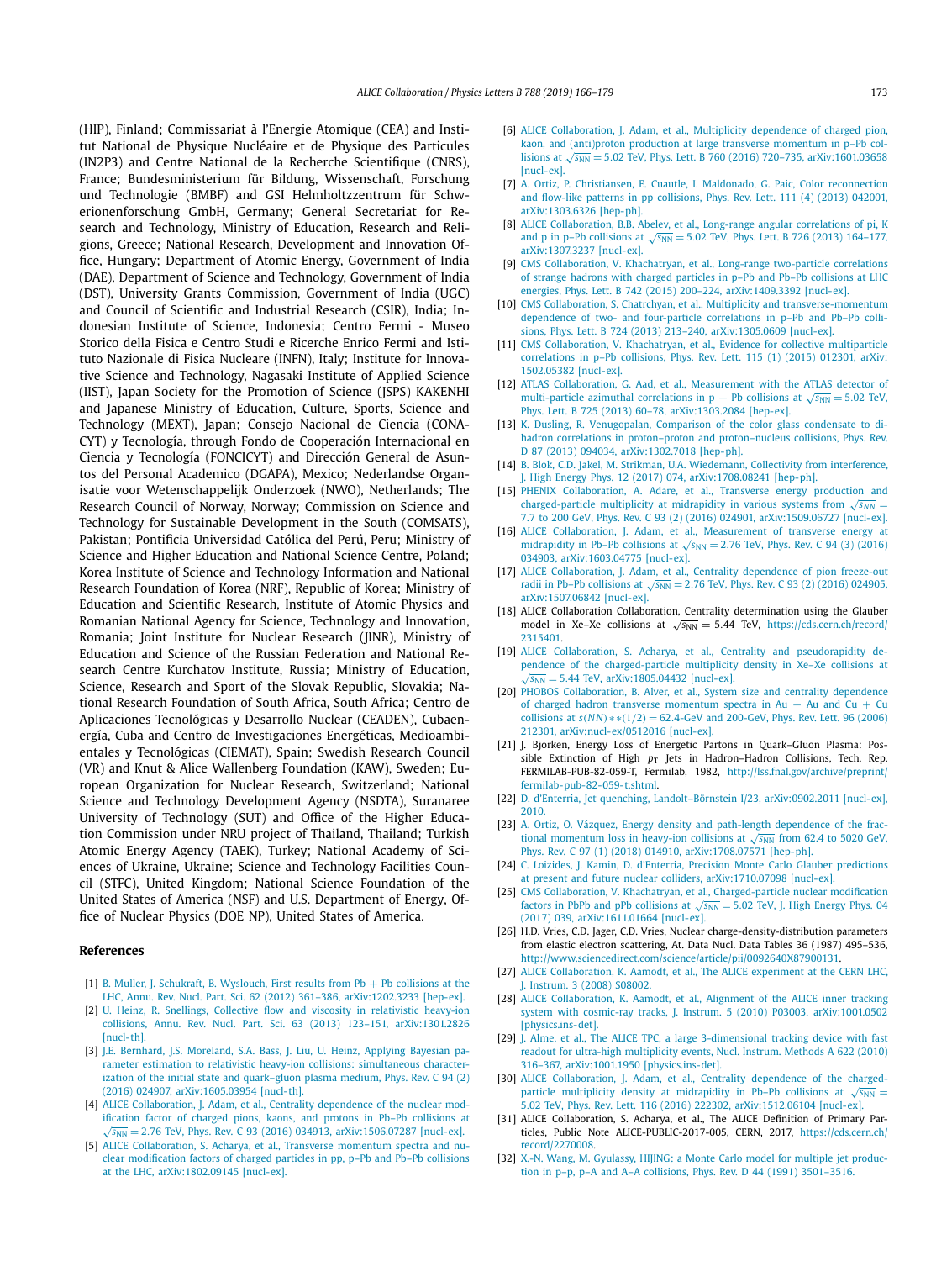- <span id="page-8-0"></span>[33] R. Brun, F. Bruyant, F. Carminati, S. Giani, M. Maire, A. McPherson, G. Patrick, L. Urban, GEANT: Detector Description and Simulation Tool; Oct. 1994, CERN Program Library, Long Writeup W5013, CERN, Geneva, 1993, [https://cds.cern.](https://cds.cern.ch/record/1082634) [ch/record/1082634](https://cds.cern.ch/record/1082634).
- [34] ALICE [Collaboration,](http://refhub.elsevier.com/S0370-2693(18)30823-2/bib414C4943453A323031376A7974s1) J. Adam, et al., Enhanced production of multi-strange hadrons in [high-multiplicity](http://refhub.elsevier.com/S0370-2693(18)30823-2/bib414C4943453A323031376A7974s1) proton–proton collisions, Nat. Phys. 13 (2017) 535–539, [arXiv:1606.07424 \[nucl-ex\].](http://refhub.elsevier.com/S0370-2693(18)30823-2/bib414C4943453A323031376A7974s1)
- [35] ALICE [Collaboration,](http://refhub.elsevier.com/S0370-2693(18)30823-2/bib4162656C65763A32303133766561s1) B. Abelev, et al., Centrality dependence of  $\pi$ , K, p production in Pb–Pb [collisions](http://refhub.elsevier.com/S0370-2693(18)30823-2/bib4162656C65763A32303133766561s1) at  $\sqrt{s_{NN}}$  = 2.76 TeV, Phys. Rev. C 88 (2013) 044910, [arXiv:1303.0737 \[hep-ex\].](http://refhub.elsevier.com/S0370-2693(18)30823-2/bib4162656C65763A32303133766561s1)
- [36] ALICE [Collaboration,](http://refhub.elsevier.com/S0370-2693(18)30823-2/bib4162656C65763A32303133786161s1) B. Abelev, et al.,  $K_S^0$  and  $\Lambda$  production in Pb–Pb collisions at  $\sqrt{s_{NN}}$  = 2.76 TeV, Phys. Rev. Lett. 111 (2013) 222301, [arXiv:1307.5530 \[nucl](http://refhub.elsevier.com/S0370-2693(18)30823-2/bib4162656C65763A32303133786161s1)[ex\].](http://refhub.elsevier.com/S0370-2693(18)30823-2/bib4162656C65763A32303133786161s1)
- [37] ALICE [Collaboration,](http://refhub.elsevier.com/S0370-2693(18)30823-2/bib4162656C65763A323031346C6161s1) B. Abelev, et al., Production of charged pions, kaons and protons at large [transverse](http://refhub.elsevier.com/S0370-2693(18)30823-2/bib4162656C65763A323031346C6161s1) momenta in pp and Pb–Pb collisions at  $\sqrt{s_{NN}}$  = 2*.*76 TeV, Phys. Lett. B 736 (2014) 196–207, [arXiv:1401.1250 \[nucl-ex\].](http://refhub.elsevier.com/S0370-2693(18)30823-2/bib4162656C65763A323031346C6161s1)
- [38] ALICE [Collaboration,](http://refhub.elsevier.com/S0370-2693(18)30823-2/bib4162656C65763A32303134666661s1) B.B. Abelev, et al., Performance of the ALICE experiment at the CERN LHC, Int. J. Mod. Phys. A 29 (2014) 1430044, [arXiv:1402.4476 \[nucl](http://refhub.elsevier.com/S0370-2693(18)30823-2/bib4162656C65763A32303134666661s1)[ex\].](http://refhub.elsevier.com/S0370-2693(18)30823-2/bib4162656C65763A32303134666661s1)
- [39] ALICE [Collaboration,](http://refhub.elsevier.com/S0370-2693(18)30823-2/bib4162656C65763A32303133616C61s1) B. Abelev, et al., Energy dependence of the transverse momentum [distributions](http://refhub.elsevier.com/S0370-2693(18)30823-2/bib4162656C65763A32303133616C61s1) of charged particles in pp collisions measured by ALICE, Eur. Phys. J. C 73 (2013) 2662, [arXiv:1307.1093 \[nucl-ex\].](http://refhub.elsevier.com/S0370-2693(18)30823-2/bib4162656C65763A32303133616C61s1)
- [40] P. Skands, S. [Carrazza,](http://refhub.elsevier.com/S0370-2693(18)30823-2/bib536B616E64733A323031346D6F6Es1) J. Rojo, Tuning PYTHIA 8.1: the Monash 2013 tune, Eur. Phys. J. C 74 (2014) 3024, [arXiv:1404.5630 \[hep-ph\].](http://refhub.elsevier.com/S0370-2693(18)30823-2/bib536B616E64733A323031346D6F6Es1)

#### **ALICE Collaboration**

[41] PHENIX [Collaboration,](http://refhub.elsevier.com/S0370-2693(18)30823-2/bib41646172653A32303135637561s1) A. Adare, et al., Scaling properties of fractional momentum loss of high- $p_T$  hadrons in [nucleus–nucleus](http://refhub.elsevier.com/S0370-2693(18)30823-2/bib41646172653A32303135637561s1) collisions at  $\sqrt{s_{NN}}$  from 62.4 GeV to 2.76 TeV, Phys. Rev. C 93 (2) (2016) 024911, [arXiv:1509.06735](http://refhub.elsevier.com/S0370-2693(18)30823-2/bib41646172653A32303135637561s1) [\[nucl-ex\].](http://refhub.elsevier.com/S0370-2693(18)30823-2/bib41646172653A32303135637561s1)

- [42] C. Loizides, A. Morsch, Absence of jet quenching in peripheral [nucleus–nucleus](http://refhub.elsevier.com/S0370-2693(18)30823-2/bib4D6F727363683A32303137627262s1) collisions, Phys. Lett. B 773 (2017) 408–411, [arXiv:1705.08856 \[nucl-ex\].](http://refhub.elsevier.com/S0370-2693(18)30823-2/bib4D6F727363683A32303137627262s1)
- [43] G. Giacalone, J. [Noronha-Hostler,](http://refhub.elsevier.com/S0370-2693(18)30823-2/bib47696163616C6F6E653A32303137647564s1) M. Luzum, J.-Y. Ollitrault, Hydrodynamic predictions for 5.44 TeV Xe + Xe [collisions,](http://refhub.elsevier.com/S0370-2693(18)30823-2/bib47696163616C6F6E653A32303137647564s1) Phys. Rev. C 97 (3) (2018) 034904, [arXiv:1711.08499 \[nucl-th\].](http://refhub.elsevier.com/S0370-2693(18)30823-2/bib47696163616C6F6E653A32303137647564s1)
- [44] P.F. Kolb, P. Huovinen, U.W. Heinz, H. [Heiselberg,](http://refhub.elsevier.com/S0370-2693(18)30823-2/bib4B6F6C623A32303030666861s1) Elliptic flow at SPS and RHIC: from kinetic transport to [hydrodynamics,](http://refhub.elsevier.com/S0370-2693(18)30823-2/bib4B6F6C623A32303030666861s1) Phys. Lett. B 500 (2001) 232–240, [arXiv:hep-ph/0012137 \[hep-ph\].](http://refhub.elsevier.com/S0370-2693(18)30823-2/bib4B6F6C623A32303030666861s1)
- [45] CMS Collaboration, S. Chatrchyan, et al., Measurement of the pseudorapidity and centrality dependence of the transverse energy density in Pb–Pb collisions at  $\sqrt{s_{NN}}$  = 2.76 TeV, Phys. Rev. Lett. 109 (Oct 2012) 152303, [https://link.aps.](https://link.aps.org/doi/10.1103/PhysRevLett.109.152303) [org/doi/10.1103/PhysRevLett.109.152303](https://link.aps.org/doi/10.1103/PhysRevLett.109.152303).
- [46] M. Djordjevic, D. Zigic, M. Djordjevic, J. Auvinen, How to test [path-length](http://refhub.elsevier.com/S0370-2693(18)30823-2/bib446A6F72646A657669633A32303138s1) dependence in energy loss [mechanisms:](http://refhub.elsevier.com/S0370-2693(18)30823-2/bib446A6F72646A657669633A32303138s1) analysis leading to a new observable, [arXiv:1805.04030 \[nucl-th\],](http://refhub.elsevier.com/S0370-2693(18)30823-2/bib446A6F72646A657669633A32303138s1) 2018.
- [47] R. Hagedorn, [Multiplicities,](http://refhub.elsevier.com/S0370-2693(18)30823-2/bib48616765646F726E3A31393833747975s1)  $p_T$  distributions and the expected hadron  $\rightarrow$ [quark–gluon](http://refhub.elsevier.com/S0370-2693(18)30823-2/bib48616765646F726E3A31393833747975s1) phase transition, Riv. Nuovo Cimento 6 (1983) 1–50.

S. Acharya <sup>[138](#page-13-0)</sup>, F.T.-. Acosta <sup>22</sup>, D. Adamová <sup>94</sup>, J. Adolfsson <sup>81</sup>, M.M. Aggarwal <sup>98</sup>, G. Aglieri Rinella <sup>36</sup>, M. Agnello  $^{33}$ , N. Agrawal  $^{49}$ , Z. Ahammed  $^{138}$ , S.U. Ahn  $^{77}$ , S. Aiola  $^{143}$ , A. Akindinov  $^{65}$ , M. Al-Turany  $^{104}$ , S.N. Alam  $^{138}$ , D.S.D. Albuquerque  $^{120}$ , D. Aleksandrov  $^{88}$  $^{88}$  $^{88}$ , B. Alessandro  $^{59}$ , R. Alfaro Molina  $^{73}$ , Y. Ali  $^{16}$ , A. Alici [11](#page-11-0)*,*[54](#page-11-0)*,*[29,](#page-11-0) A. Alkin [3,](#page-11-0) J. Alme [24,](#page-11-0) T. Alt [70,](#page-12-0) L. Altenkamper [24](#page-11-0), I. Altsybeev [137,](#page-13-0) C. Andrei [48,](#page-11-0) D. Andreou <sup>[36](#page-11-0)</sup>, H.A. Andrews <sup>108</sup>, A. Andronic <sup>[141](#page-13-0), [104](#page-12-0)</sup>, M. Angeletti <sup>36</sup>, V. Anguelov <sup>102</sup>, C. Anson <sup>17</sup>, T. Antičić <sup>105</sup>, F. Antinori <sup>57</sup>, P. Antonioli <sup>54</sup>, R. Anwar <sup>124</sup>, N. Apadula <sup>80</sup>, L. Aphecetche <sup>112</sup>, H. Appelshäuser [70,](#page-12-0) S. Arcelli [29,](#page-11-0) R. Arnaldi [59,](#page-12-0) O.W. Arnold [103](#page-12-0)*,*[115,](#page-12-0) I.C. Arsene [23,](#page-11-0) M. Arslandok [102,](#page-12-0) B. Audurier [112,](#page-12-0) A. Augustinus [36,](#page-11-0) R. Averbeck [104,](#page-12-0) M.D. Azmi [18,](#page-11-0) A. Badalà [56,](#page-11-0) Y.W. Baek [61](#page-12-0)*,*[42,](#page-11-0) S. Bagnasco <sup>59</sup>, R. Bailhache <sup>70</sup>, R. Bala <sup>99</sup>, A. Baldisseri <sup>134</sup>, M. Ball <sup>44</sup>, R.C. Baral <sup>86</sup>, A.M. Barbano <sup>28</sup> R. Barbera  $^{30}$ , F. Barile  $^{53}$  $^{53}$  $^{53}$ , L. Barioglio  $^{28}$  $^{28}$  $^{28}$ , G.G. Barnaföldi  $^{142}$ , L.S. Barnby  $^{93}$ , V. Barret  $^{131}$ , P. Bartalini  $^7$ , K. Barth  $^{36}$ , E. Bartsch  $^{70}$ , N. Bastid  $^{131}$ , S. Basu  $^{140}$ , G. Batigne  $^{112}$ , B. Batyunya  $^{76}$ , P.C. Batzing  $^{23}$ , J.L. Bazo Alba  $^{109}$ , I.G. Bearden  $^{89}$ , H. Beck  $^{102}$ , C. Bedda  $^{64}$ , N.K. Behera  $^{61}$ , I. Belikov  $^{133}$ , F. Bellini  $^{36}$ , H. Bello Martinez<sup>2</sup>, R. Bellwied <sup>124</sup>, L.G.E. Beltran <sup>118</sup>, V. Belyaev <sup>92</sup>, G. Bencedi <sup>142</sup>, S. Beole <sup>28</sup>, A. Bercuci [48,](#page-11-0) Y. Berdnikov [96,](#page-12-0) D. Berenyi [142,](#page-13-0) R.A. Bertens [127,](#page-12-0) D. Berzano [36](#page-11-0)*,*[59](#page-12-0), L. Betev [36,](#page-11-0) P.P. Bhaduri [138,](#page-13-0) A. Bhasin  $99$ , I.R. Bhat  $99$ , H. Bhatt  $49$ , B. Bhattacharjee  $43$ , J. Bhom  $116$ , A. Bianchi  $^{28}$ , L. Bianchi  $^{124}$ , N. Bianchi <sup>52</sup>, J. Bielčík <sup>39</sup>, J. Bielčíková <sup>94</sup>, A. Bilandzic <sup>[115](#page-12-0),103</sup>, G. Biro <sup>[142](#page-13-0)</sup>, R. Biswas <sup>4</sup>, S. Biswas <sup>4</sup>, J.T. Blair <sup>117</sup>, D. Blau <sup>88</sup>, C. Blume <sup>70</sup>, G. Boca <sup>135</sup>, F. Bock <sup>36</sup>, A. Bogdanov <sup>92</sup>, L. Boldizsár <sup>142</sup>, M. Bombara <sup>40</sup>, G. Bonomi [136,](#page-13-0) M. Bonora [36,](#page-11-0) H. Borel [134,](#page-12-0) A. Borissov [20](#page-11-0)*,*[141,](#page-13-0) M. Borri [126,](#page-12-0) E. Botta [28,](#page-11-0) C. Bourjau [89,](#page-12-0) L. Bratrud<sup>70</sup>, P. Braun-Munzinger <sup>104</sup>, M. Bregant <sup>119</sup>, T.A. Broker <sup>70</sup>, M. Broz <sup>39</sup>, E.J. Brucken <sup>45</sup>, E. Bruna <sup>59</sup>, G.E. Bruno <sup>[36](#page-11-0), 35</sup>, D. Budnikov <sup>[106](#page-12-0)</sup>, H. Buesching <sup>70</sup>, S. Bufalino <sup>33</sup>, P. Buhler <sup>111</sup>, P. Buncic <sup>36</sup>, O. Busch  $^{130}$ , Z. Buthelezi  $^{74}$ , J.B. Butt  $^{16}$  $^{16}$  $^{16}$ , J.T. Buxton  $^{19}$ , J. Cabala  $^{114}$ , D. Caffarri  $^{90}$ , H. Caines  $^{143}$ , A. Caliva <sup>104</sup>, E. Calvo Villar <sup>[109](#page-12-0)</sup>, R.S. Camacho <sup>2</sup>, P. Camerini <sup>27</sup>, A.A. Capon <sup>111</sup>, F. Carena <sup>36</sup>, W. Carena <sup>36</sup>, F. Carnesecchi <sup>[29](#page-11-0),11</sup>, J. Castillo Castellanos<sup>134</sup>, A.J. Castro<sup>127</sup>, E.A.R. Casula <sup>55</sup>, C. Ceballos Sanchez<sup>9</sup>, S. Chandra  $^{138}$ , B. Chang  $^{125}$ , W. Chang  $^7$ , S. Chapeland  $^{36}$  $^{36}$  $^{36}$ , M. Chartier  $^{126}$ , S. Chattopadhyay  $^{138}$ , S. Chattopadhyay [107,](#page-12-0) A. Chauvin [103](#page-12-0)*,*[115,](#page-12-0) C. Cheshkov [132,](#page-12-0) B. Cheynis [132,](#page-12-0) V. Chibante Barroso [36,](#page-11-0) D.D. Chinellato  $^{120}$ , S. Cho $^{61}$ , P. Chochula  $^{36}$ , T. Chowdhury  $^{131}$ , P. Christakoglou  $^{90}$ , C.H. Christensen  $^{89}$ , P. Christiansen [81,](#page-12-0) T. Chujo [130,](#page-12-0) S.U. Chung [20,](#page-11-0) C. Cicalo [55,](#page-11-0) L. Cifarelli [11](#page-11-0)*,*[29](#page-11-0), F. Cindolo [54,](#page-11-0) J. Cleymans [123,](#page-12-0) F. Colamaria [53,](#page-11-0) D. Colella [66](#page-12-0)*,*[36](#page-11-0)*,*[53](#page-11-0), A. Collu [80,](#page-12-0) M. Colocci [29,](#page-11-0) M. Concas [59](#page-12-0)*,*[i](#page-13-0) , G. Conesa Balbastre [79,](#page-12-0) Z. Conesa del Valle <sup>62</sup>, J.G. Contreras <sup>39</sup>, T.M. Cormier <sup>95</sup>, Y. Corrales Morales <sup>59</sup>, P. Cortese <sup>34</sup>, M.R. Cosentino  $^{121}$ , F. Costa  $^{36}$ , S. Costanza  $^{135}$ , J. Crkovská  $^{62}$ , P. Crochet  $^{131}$  $^{131}$  $^{131}$ , E. Cuautle  $^{71}$ , L. Cunqueiro <sup>[141](#page-13-0), 95</sup>, T. Dahms <sup>[103](#page-12-0), 115</sup>, A. Dainese <sup>57</sup>, M.C. Danisch <sup>102</sup>, A. Danu <sup>[69](#page-12-0)</sup>, D. Das <sup>107</sup>, I. Das <sup>107</sup>, S. Das  $^4$ , A. Dash  $^{86}$ , S. Dash  $^{49}$ , S. De  $^{50}$ , A. De Caro  $^{32}$ , G. de Cataldo  $^{53}$ , C. de Conti  $^{119}$ , J. de Cuveland  $^{41}$ , A. De Falco [26,](#page-11-0) D. De Gruttola [11](#page-11-0)*,*[32,](#page-11-0) N. De Marco [59,](#page-12-0) S. De Pasquale [32,](#page-11-0) R.D. De Souza [120,](#page-12-0) H.F. Degenhardt [119,](#page-12-0) A. Deisting [104](#page-12-0)*,*[102,](#page-12-0) A. Deloff [85,](#page-12-0) S. Delsanto [28,](#page-11-0) C. Deplano [90,](#page-12-0) P. Dhankher [49,](#page-11-0)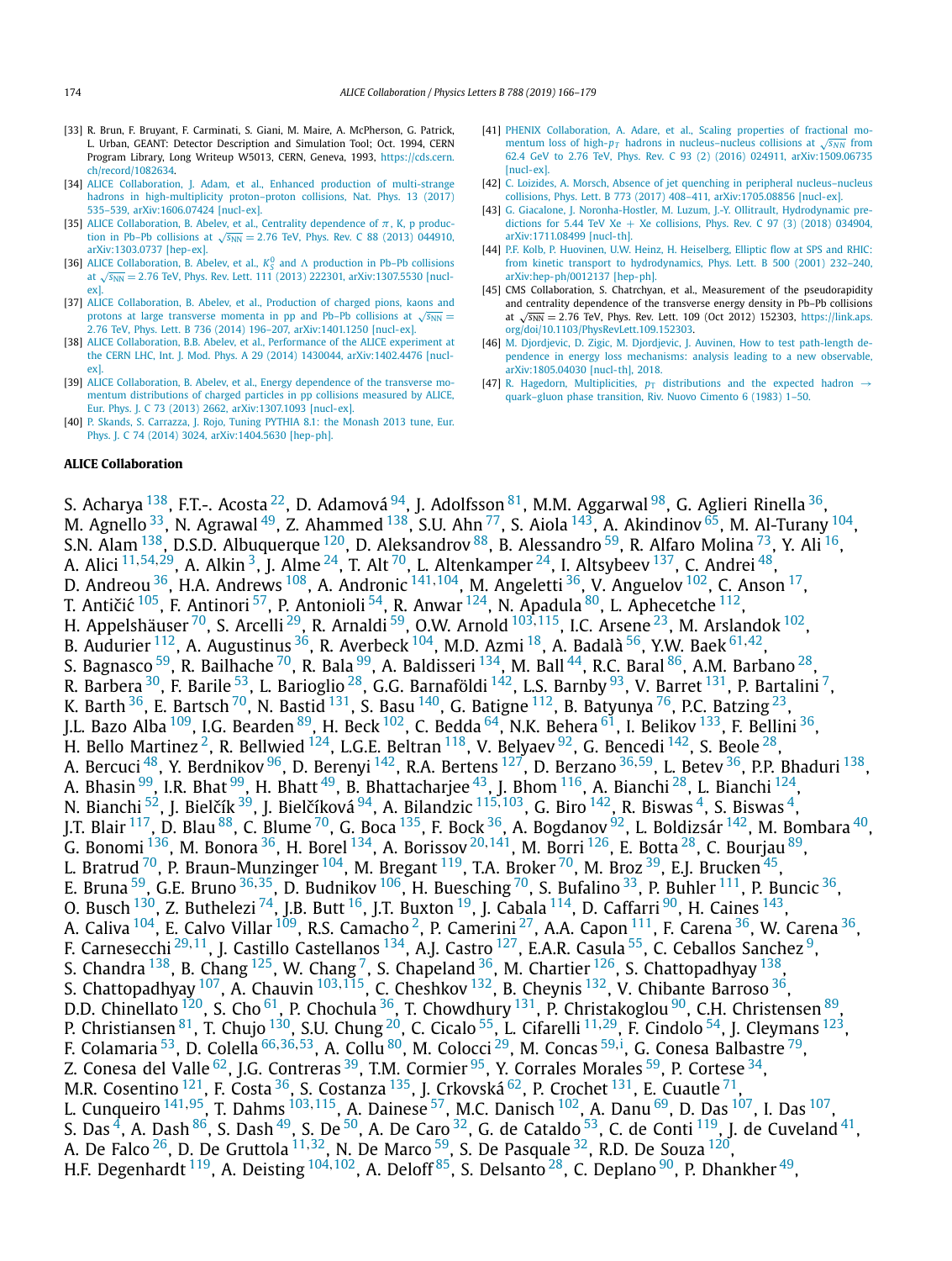D. Di Bari <sup>35</sup>, A. Di Mauro <sup>36</sup>, B. Di Ruzza <sup>[57](#page-11-0)</sup>, R.A. Diaz <sup>9</sup>, T. Dietel <sup>123</sup>, P. Dillenseger <sup>70</sup>, Y. Ding <sup>7</sup>, R. Divià  $36$ , Ø. Djuvsland  $24$ , A. Dobrin  $36$ , D. Domenicis Gimenez  $119$ , B. Dönigus  $70$ , O. Dordic  $23$ L.V.R. Doremalen  $^{64}$  $^{64}$  $^{64}$ , A.K. Dubey  $^{139}$ , A. Dubla  $^{104}$ , L. Ducroux  $^{132}$ , S. Dudi  $^{98}$ , A.K. Duggal  $^{98}$ , M. Dukhishyam  $^{86}$ , P. Dupieux  $^{131}$ , R.J. Ehlers  $^{143}$ , D. Elia  $^{53}$ , E. Endress  $^{109}$ , H. Engel  $^{75}$ , E. Epple  $^{143}$ , B. Erazmus  $^{112}$ , F. Erhardt  $^{97}$ , M.R. Ersdal  $^{24}$  $^{24}$  $^{24}$ , B. Espagnon  $^{62}$ , G. Eulisse  $^{36}$ , J. Eum  $^{20}$ , D. Evans  $^{108}$ , S. Evdokimov [91,](#page-12-0) L. Fabbietti [103](#page-12-0)*,*[115](#page-12-0), M. Faggin [31,](#page-11-0) J. Faivre [79,](#page-12-0) A. Fantoni [52,](#page-11-0) M. Fasel [95,](#page-12-0) L. Feldkamp [141,](#page-13-0) A. Feliciello <sup>[59](#page-12-0)</sup>, G. Feofilov <sup>137</sup>, A. Fernández Téllez<sup>2</sup>, A. Ferretti <sup>28</sup>, A. Festanti <sup>[31](#page-11-0),36</sup>, V.J.G. Feuillard <sup>102</sup>, J. Figiel <sup>116</sup>, M.A.S. Figueredo <sup>119</sup>, S. Filchagin <sup>106</sup>, D. Finogeev <sup>63</sup>, F.M. Fionda <sup>24</sup>, G. Fiorenza <sup>53</sup>, M. Floris <sup>36</sup>, S. Foertsch  $^{74}$ , P. Foka  $^{104}$ , S. Fokin  $^{88}$ , E. Fragiacomo  $^{60}$ , A. Francescon  $^{36}$ , A. Francisco  $^{112}$ , U. Frankenfeld <sup>104</sup>, G.G. Fronze <sup>28</sup>, U. Fuchs <sup>[36](#page-11-0)</sup>, C. Furget <sup>79</sup>, A. Furs <sup>63</sup>, M. Fusco Girard <sup>32</sup>, J.J. Gaardhøje <sup>89</sup>, M. Gagliardi <sup>28</sup>, A.M. Gago <sup>109</sup>, K. Gajdosova <sup>89</sup>, M. Gallio <sup>28</sup>, C.D. Galvan <sup>118</sup>, P. Ganoti <sup>84</sup>, C. Garabatos <sup>104</sup>, E. Garcia-Solis [12,](#page-11-0) K. Garg [30,](#page-11-0) C. Gargiulo [36,](#page-11-0) P. Gasik [115](#page-12-0)*,*[103,](#page-12-0) E.F. Gauger [117,](#page-12-0) M.B. Gay Ducati [72](#page-12-0), M. Germain [112,](#page-12-0) J. Ghosh [107,](#page-12-0) P. Ghosh [138,](#page-13-0) S.K. Ghosh [4,](#page-11-0) P. Gianotti [52,](#page-11-0) P. Giubellino [104](#page-12-0)*,*[59,](#page-12-0) P. Giubilato [31,](#page-11-0) P. Glässel <sup>102</sup>, D.M. Goméz Coral <sup>73</sup>, A. Gomez Ramirez <sup>75</sup>, V. Gonzalez <sup>104</sup>, P. González-Zamora <sup>2</sup>, S. Gorbunov  $^{41}$ , L. Görlich  $^{116}$ , S. Gotovac  $^{37}$ , V. Grabski  $^{73}$  $^{73}$  $^{73}$ , L.K. Graczykowski  $^{139}$  $^{139}$  $^{139}$ , K.L. Graham  $^{108}$ , L. Greiner <sup>80</sup>, A. Grelli <sup>64</sup>, C. Grigoras <sup>36</sup>, V. Grigoriev <sup>92</sup>, A. Grigoryan <sup>[1](#page-11-0)</sup>, S. Grigoryan <sup>76</sup>, J.M. Gronefeld <sup>104</sup>, F. Grosa <sup>33</sup>, J.F. Grosse-Oetringhaus <sup>36</sup>, R. Grosso <sup>104</sup>, R. Guernane <sup>79</sup>, B. Guerzoni <sup>29</sup>, M. Guittiere <sup>112</sup>, K. Gulbrandsen <sup>89</sup>, T. Gunji <sup>129</sup>, A. Gupta <sup>99</sup>, R. Gupta <sup>99</sup>, I.B. Guzman <sup>2</sup>, R. Haake <sup>[36](#page-11-0)</sup>, M.K. Habib <sup>104</sup>, C. Hadjidakis <sup>62</sup>, H. Hamagaki <sup>82</sup>, G. Hamar <sup>142</sup>, J.C. Hamon <sup>133</sup>, R. Hannigan <sup>117</sup>, M.R. Haque <sup>64</sup>, J.W. Harris [143,](#page-13-0) A. Harton [12,](#page-11-0) H. Hassan [79,](#page-12-0) D. Hatzifotiadou [54](#page-11-0)*,*[11](#page-11-0), S. Hayashi [129,](#page-12-0) S.T. Heckel [70,](#page-12-0) E. Hellbär  $^{70}$ , H. Helstrup  $^{38}$ , A. Herghelegiu  $^{48}$ , E.G. Hernandez  $^2$ , G. Herrera Corral  $^{10}$ , F. Herrmann  $^{141}$ , K.F. Hetland  $^{38}$ , T.E. Hilden  $^{45}$ , H. Hillemanns  $^{36}$ , C. Hills  $^{126}$ , B. Hippolyte  $^{133}$ , B. Hohlweger  $^{103}$  $^{103}$  $^{103}$ , D. Horak [39,](#page-11-0) S. Hornung [104,](#page-12-0) R. Hosokawa [130](#page-12-0)*,*[79,](#page-12-0) P. Hristov [36,](#page-11-0) C. Huang [62](#page-12-0), C. Hughes [127](#page-12-0), P. Huhn [70,](#page-12-0) T.J. Humanic <sup>19</sup>, H. Hushnud <sup>107</sup>, N. Hussain <sup>43</sup>, T. Hussain <sup>18</sup>, D. Hutter <sup>41</sup>, D.S. Hwang <sup>21</sup>, J.P. Iddon <sup>126</sup>, S.A. Iga Buitron $^{71}$ , R. Ilkaev $^{106}$ , M. Inaba $^{130}$ , M. Ippolitov $^{88}$ , M.S. Islam $^{107}$ , M. Ivanov  $^{104}$ , V. Ivanov  $^{96}$ , V. Izucheev <sup>91</sup>, B. Jacak <sup>80</sup>, N. Jacazio <sup>29</sup>, P.M. Jacobs <sup>80</sup>, M.B. Jadhav <sup>49</sup>, S. Jadlovska <sup>114</sup>, J. Jadlovsky <sup>114</sup>, S. Jaelani [64,](#page-12-0) C. Jahnke [119](#page-12-0)*,*[115,](#page-12-0) M.J. Jakubowska [139,](#page-13-0) M.A. Janik [139,](#page-13-0) C. Jena [86,](#page-12-0) M. Jercic [97,](#page-12-0) R.T. Jimenez Bustamante $^{104}$  $^{104}$  $^{104}$ , M. Jin $^{124}$ , P.G. Jones $^{108}$ , A. Jusko $^{108}$ , P. Kalinak  $^{66}$ , A. Kalweit  $^{36}$ , J.H. Kang <sup>144</sup>, V. Kaplin <sup>[92](#page-12-0)</sup>, S. Kar <sup>[7](#page-11-0)</sup>, A. Karasu Uysal <sup>78</sup>, O. Karavichev <sup>[63](#page-12-0)</sup>, T. Karavicheva <sup>63</sup>, P. Karczmarczyk <sup>36</sup>, E. Karpechev <sup>63</sup>, U. Kebschull <sup>75</sup>, R. Keidel <sup>47</sup>, D.L.D. Keijdener <sup>64</sup>, M. Keil <sup>36</sup>, B. Ketzer $^{44}$  $^{44}$  $^{44}$ , Z. Khabanova $^{90}$ , S. Khan $^{18}$ , S.A. Khan $^{138}$ , A. Khanzadeev $^{96}$ , Y. Kharlov $^{91}$ , A. Khatun $^{18}$ , A. Khuntia  $^{50}$ , M.M. Kielbowicz  $^{116}$ , B. Kileng  $^{38}$ , B. Kim  $^{130}$ , D. Kim  $^{144}$  $^{144}$  $^{144}$ , D.J. Kim  $^{125}$ , E.J. Kim  $^{14}$ , H. Kim  $^{144}$ , J.S. Kim [42,](#page-11-0) J. Kim [102,](#page-12-0) M. Kim [61](#page-12-0)*,*[102,](#page-12-0) S. Kim [21,](#page-11-0) T. Kim [144,](#page-13-0) T. Kim [144,](#page-13-0) S. Kirsch [41,](#page-11-0) I. Kisel [41](#page-11-0), S. Kiselev [65,](#page-12-0) A. Kisiel [139](#page-13-0), J.L. Klay [6,](#page-11-0) C. Klein [70,](#page-12-0) J. Klein [36](#page-11-0)*,*[59,](#page-12-0) C. Klein-Bösing [141](#page-13-0), S. Klewin [102,](#page-12-0) A. Kluge [36,](#page-11-0) M.L. Knichel <sup>36</sup>, A.G. Knospe <sup>124</sup>, C. Kobdaj <sup>113</sup>, M. Kofarago <sup>142</sup>, M.K. Köhler <sup>102</sup>, T. Kollegger <sup>[104](#page-12-0)</sup>, N. Kondratyeva <sup>92</sup>, E. Kondratyuk <sup>91</sup>, A. Konevskikh <sup>63</sup>, M. Konyushikhin <sup>140</sup>, O. Kovalenko <sup>85</sup>, V. Kovalenko <sup>137</sup>, M. Kowalski <sup>116</sup>, I. Králik <sup>66</sup>, A. Kravčáková <sup>40</sup>, L. Kreis <sup>104</sup>, M. Krivda <sup>[66,](#page-12-0)108</sup>, F. Krizek <sup>94</sup>, M. Krüger <sup>70</sup>, E. Kryshen <sup>96</sup>, M. Krzewicki <sup>41</sup>, A.M. Kubera <sup>19</sup>, V. Kučera <sup>[94](#page-12-0),61</sup>, C. Kuhn <sup>133</sup>, P.G. Kuijer <sup>90</sup>, J. Kumar <sup>49</sup>, L. Kumar <sup>98</sup>, S. Kumar <sup>49</sup>, S. Kundu <sup>86</sup>, P. Kurashvili <sup>85</sup>, A. Kurepin <sup>63</sup>, A.B. Kurepin <sup>63</sup>, A. Kuryakin <sup>106</sup>, S. Kushpil <sup>94</sup>, M.J. Kweon <sup>61</sup>, Y. Kwon <sup>144</sup>, S.L. La Pointe <sup>41</sup>, P. La Rocca <sup>30</sup>, Y.S. Lai <sup>80</sup>, I. Lakomov $^{36}$ , R. Langoy $^{122}$ , K. Lapidus $^{143}$  $^{143}$  $^{143}$ , C. Lara $^{75}$ , A. Lardeux $^{23}$ , P. Larionov $^{52}$ , E. Laudi $^{36}$ , R. Lavicka <sup>39</sup>, R. Lea <sup>27</sup>, L. Leardini <sup>102</sup>, S. Lee <sup>144</sup>, F. Lehas <sup>90</sup>, S. Lehner <sup>111</sup>, J. Lehrbach <sup>41</sup>, R.C. Lemmon <sup>93</sup>, E. Leogrande  $^{64}$ , I. León Monzón  $^{118}$ , P. Lévai  $^{142}$ , X. Li  $^{13}$  $^{13}$  $^{13}$ , X.L. Li  $^7$  $^7$ , J. Lien  $^{122}$ , R. Lietava  $^{108}$ , B. Lim  $^{20}$ , S. Lindal  $^{23}$ , V. Lindenstruth  $^{41}$ , S.W. Lindsay  $^{126}$ , C. Lippmann  $^{104}$ , M.A. Lisa  $^{19}$ , V. Litichevskyi  $^{45}$ , A. Liu  $^{80}$ , H.M. Ljunggren [81,](#page-12-0) W.J. Llope [140](#page-13-0), D.F. Lodato [64](#page-12-0), V. Loginov [92,](#page-12-0) C. Loizides [80](#page-12-0)*,*[95,](#page-12-0) P. Loncar [37,](#page-11-0) X. Lopez [131,](#page-12-0) E. López Torres <sup>9</sup>, A. Lowe  $^{142}$ , P. Luettig  $^{70}$  $^{70}$  $^{70}$ , J.R. Luhder  $^{141}$ , M. Lunardon  $^{31}$ , G. Luparello  $^{60}$ , M. Lupi  $^{36},$ A. Maevskaya <sup>[63](#page-12-0)</sup>, M. Mager <sup>36</sup>, S.M. Mahmood <sup>23</sup>, A. Maire <sup>133</sup>, R.D. Majka <sup>143</sup>, M. Malaev <sup>96</sup>, Q.W. Malik <sup>23</sup>, L. Malinina [76](#page-12-0)*,*[ii,](#page-13-0) D. Mal'Kevich [65,](#page-12-0) P. Malzacher [104,](#page-12-0) A. Mamonov [106,](#page-12-0) V. Manko [88,](#page-12-0) F. Manso [131,](#page-12-0) V. Manzari [53,](#page-11-0) Y. Mao [7,](#page-11-0) M. Marchisone [74](#page-12-0)*,*[128](#page-12-0)*,*[132](#page-12-0), J. Mareš [68,](#page-12-0) G.V. Margagliotti [27,](#page-11-0) A. Margotti [54](#page-11-0), J. Margutti  $^{64}$ , A. Marín  $^{104}$  $^{104}$  $^{104}$ , P. Martinengo  $^{36}$  $^{36}$  $^{36}$ , M.I. Martínez  $^2$ , G. Martínez García  $^{112}$ , M. Martinez Pedreira $^{36}$ , S. Masciocchi  $^{104}$  $^{104}$  $^{104}$ , M. Masera $^{28}$ , A. Masoni  $^{55}$ , L. Massacrier  $^{62}$  $^{62}$  $^{62}$ , E. Masson  $^{112}$ , A. Mastroserio [53,](#page-11-0) A.M. Mathis [103](#page-12-0)*,*[115,](#page-12-0) P.F.T. Matuoka [119,](#page-12-0) A. Matyja [127](#page-12-0)*,*[116,](#page-12-0) C. Mayer [116,](#page-12-0) M. Mazzilli [35](#page-11-0),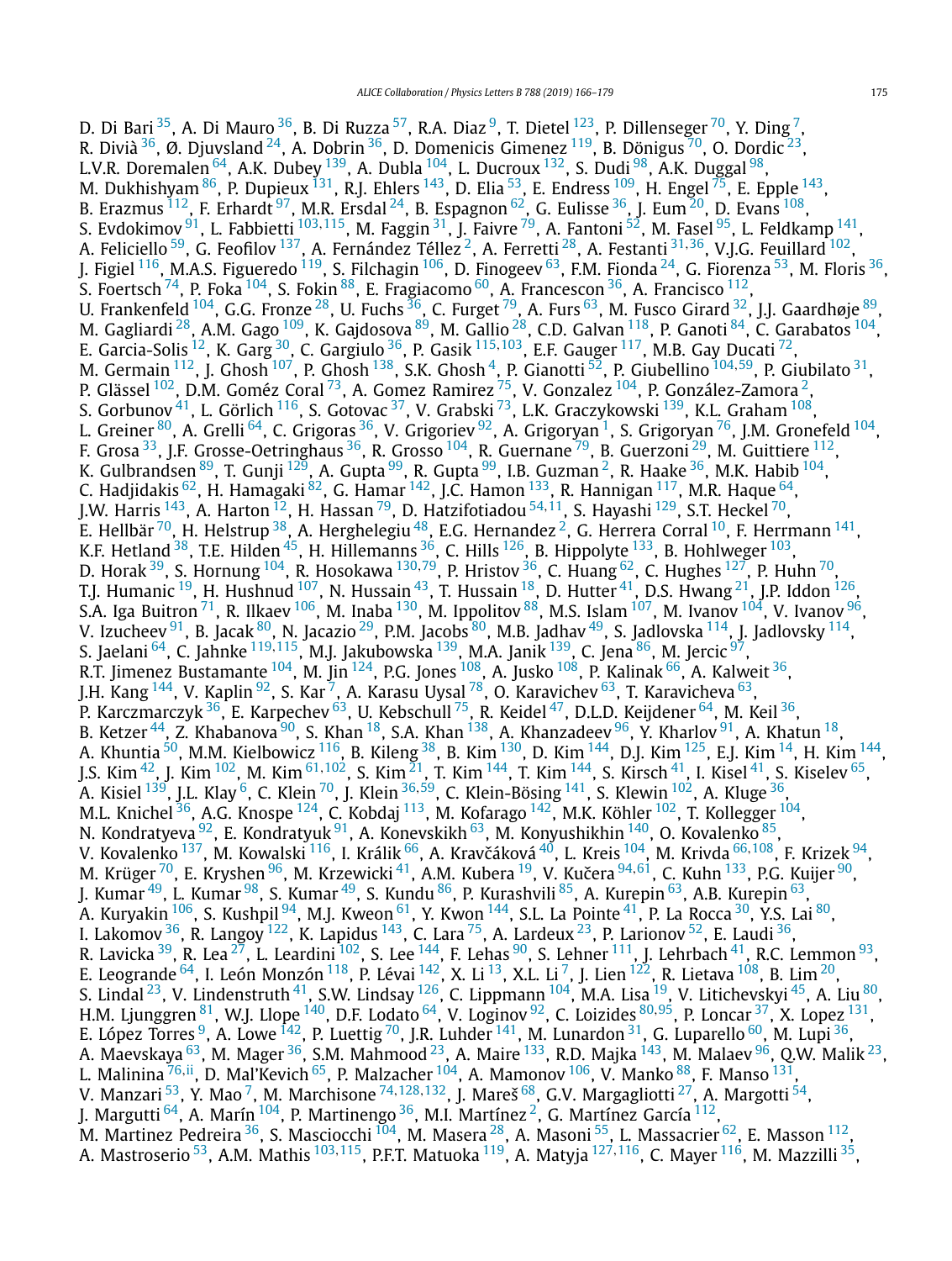M.A. Mazzoni  $^{58}$ , F. Meddi  $^{25}$ , Y. Melikyan  $^{92}$ , A. Menchaca-Rocha  $^{73}$ , E. Meninno  $^{32}$ , J. Mercado Pérez  $^{102}$ , M. Meres  $^{15}$ , C.S. Meza  $^{109}$  $^{109}$  $^{109}$ , S. Mhlanga  $^{123}$  $^{123}$  $^{123}$ , Y. Miake  $^{130}$ , L. Micheletti  $^{28}$ , M.M. Mieskolainen  $^{45}$ , D.L. Mihaylov <sup>103</sup>, K. Mikhaylov <sup>[65](#page-12-0),76</sup>, A. Mischke <sup>64</sup>, A.N. Mishra <sup>71</sup>, D. Miśkowiec <sup>104</sup>, J. Mitra <sup>138</sup>, C.M. Mitu  $^{69}$ , N. Mohammadi  $^{36}$ , A.P. Mohanty  $^{64}$  $^{64}$  $^{64}$ , B. Mohanty  $^{86}$ , M. Mohisin Khan  $^{18, \, \rm{iii}}$  $^{18, \, \rm{iii}}$  $^{18, \, \rm{iii}}$ , D.A. Moreira De Godoy  $^{141}$ , L.A.P. Moreno  $^2$ , S. Moretto  $^{31}$ , A. Morreale  $^{112}$ , A. Morsch  $^{36}$ , V. Muccifora  $^{52}$ , E. Mudnic  $^{37}$ , D. Mühlheim  $^{141}$ , S. Muhuri  $^{138}$ , M. Mukherjee  $^4$ , J.D. Mulligan  $^{143}$ , M.G. Munhoz  $^{119}$ , K. Münning <sup>[44](#page-11-0)</sup>, M.I.A. Munoz <sup>80</sup>, R.H. Munzer <sup>70</sup>, H. Murakami <sup>129</sup>, S. Murray <sup>74</sup>, L. Musa <sup>36</sup>, J. Musinsky <sup>66</sup>, C.J. Myers [124,](#page-12-0) J.W. Myrcha [139,](#page-13-0) B. Naik [49,](#page-11-0) R. Nair [85,](#page-12-0) B.K. Nandi [49,](#page-11-0) R. Nania [54](#page-11-0)*,*[11,](#page-11-0) E. Nappi [53,](#page-11-0) A. Narayan $^{49}$ , M.U. Naru $^{16}$ , A.F. Nassirpour $^{81}$ , H. Natal da Luz $^{119}$  $^{119}$  $^{119}$ , C. Nattrass $^{127}$  $^{127}$  $^{127}$ , S.R. Navarro $^2$ , K. Nayak [86,](#page-12-0) R. Nayak [49,](#page-11-0) T.K. Nayak [138,](#page-13-0) S. Nazarenko [106,](#page-12-0) R.A. Negrao De Oliveira [70](#page-12-0)*,*[36,](#page-11-0) L. Nellen [71,](#page-12-0) S.V. Nesbo [38,](#page-11-0) G. Neskovic [41,](#page-11-0) F. Ng [124,](#page-12-0) M. Nicassio [104,](#page-12-0) J. Niedziela [139](#page-13-0)*,*[36,](#page-11-0) B.S. Nielsen [89,](#page-12-0) S. Nikolaev [88,](#page-12-0) S. Nikulin [88,](#page-12-0) V. Nikulin [96,](#page-12-0) F. Noferini [11](#page-11-0)*,*[54,](#page-11-0) P. Nomokonov [76,](#page-12-0) G. Nooren [64,](#page-12-0) J.C.C. Noris [2,](#page-11-0) J. Norman [79,](#page-12-0) A. Nyanin  $^{88}$ , J. Nystrand  $^{24}$ , H. Oh  $^{144}$ , A. Ohlson  $^{102}$ , J. Oleniacz  $^{139}$ , A.C. Oliveira Da Silva  $^{119}$  $^{119}$  $^{119}$ , M.H. Oliver  $^{143}$ , J. Onderwaater  $^{104}$ , C. Oppedisano  $^{59}$ , R. Orava  $^{45}$ , M. Oravec  $^{114}$ , A. Ortiz Velasquez  $^{71}$ , A. Oskarsson $^{81}$ , J. Otwinowski  $^{116}$ , K. Oyama $^{82}$ , Y. Pachmayer  $^{102}$ , V. Pacik $^{89}$ , D. Pagano  $^{136}$ , G. Paić  $^{71}$ , P. Palni <sup>7</sup>, J. Pan <sup>140</sup>, A.K. Pandey <sup>49</sup>, S. Panebianco <sup>134</sup>, V. Papikyan <sup>1</sup>, P. Pareek <sup>50</sup>, J. Park <sup>61</sup>, J.E. Parkkila  $^{125}$ , S. Parmar  $^{98}$ , A. Passfeld  $^{141}$ , S.P. Pathak  $^{124}$ , R.N. Patra  $^{138}$ , B. Paul  $^{59}$ , H. Pei  $^7$ , T. Peitzmann $^{64}$ , X. Peng $^7$ , L.G. Pereira $^{72}$ , H. Pereira Da Costa $^{134}$ , D. Peresunko $^{88}$ , E. Perez Lezama $^{70}$ , V. Peskov <sup>70</sup>, Y. Pestov <sup>[5](#page-11-0)</sup>, V. Petráček <sup>[39](#page-11-0)</sup>, M. Petrovici <sup>48</sup>, C. Petta <sup>30</sup>, R.P. Pezzi <sup>72</sup>, S. Piano <sup>60</sup>, M. Pikna <sup>15</sup>, P. Pillot [112,](#page-12-0) L.O.D.L. Pimentel [89,](#page-12-0) O. Pinazza [54](#page-11-0)*,*[36,](#page-11-0) L. Pinsky [124,](#page-12-0) S. Pisano [52,](#page-11-0) D.B. Piyarathna [124,](#page-12-0) M. Płoskoń  $^{80}$ , M. Planinic  $^{97}$ , F. Pliquett  $^{70}$ , J. Pluta  $^{139}$ , S. Pochybova  $^{142}$ , P.L.M. Podesta-Lerma  $^{118}$ , M.G. Poghosyan  $^{95}$ , B. Polichtchouk  $^{91}$ , N. Poljak  $^{97}$ , W. Poonsawat  $^{113}$ , A. Pop  $^{48}$ , H. Poppenborg  $^{141}$  $^{141}$  $^{141}$ , S. Porteboeuf-Houssais <sup>131</sup>, V. Pozdniakov <sup>76</sup>, S.K. Prasad <sup>4</sup>, R. Preghenella <sup>54</sup>, F. Prino <sup>59</sup>, C.A. Pruneau <sup>140</sup>, I. Pshenichnov  $^{63}$ , M. Puccio  $^{28}$ , V. Punin  $^{106}$ , J. Putschke  $^{140}$ , S. Raha  $^4$ , S. Rajput  $^{99}$ , J. Rak  $^{125}$ , A. Rakotozafindrabe <sup>134</sup>, L. Ramello <sup>34</sup>, F. Rami <sup>133</sup>, R. Raniwala <sup>100</sup>, S. Raniwala <sup>100</sup>, S.S. Räsänen <sup>45</sup>, B.T. Rascanu [70,](#page-12-0) V. Ratza [44](#page-11-0), I. Ravasenga [33,](#page-11-0) K.F. Read [127](#page-12-0)*,*[95,](#page-12-0) K. Redlich [85](#page-12-0)*,*[iv,](#page-13-0) A. Rehman [24,](#page-11-0) P. Reichelt [70,](#page-12-0) F. Reidt  $^{36}$ , X. Ren  $^7$ , R. Renfordt  $^{70}$ , A. Reshetin  $^{63}$ , J.-P. Revol  $^{11}$ , K. Reygers  $^{102}$ , V. Riabov  $^{96}$ , T. Richert [64](#page-12-0)*,*[81,](#page-12-0) M. Richter [23,](#page-11-0) P. Riedler [36,](#page-11-0) W. Riegler [36,](#page-11-0) F. Riggi [30,](#page-11-0) C. Ristea [69,](#page-12-0) S.P. Rode [50,](#page-11-0) M. Rodríguez Cahuantzi<sup>2</sup>, K. Røed<sup>[23](#page-11-0)</sup>, R. Rogalev <sup>91</sup>, E. Rogochaya<sup>76</sup>, D. Rohr <sup>36</sup>, D. Röhrich <sup>24</sup>, P.S. Rokita <sup>139</sup>, F. Ronchetti <sup>52</sup>, E.D. Rosas <sup>71</sup>, K. Roslon <sup>139</sup>, P. Rosnet <sup>131</sup>, A. Rossi <sup>31</sup>, A. Rotondi <sup>135</sup>, F. Roukoutakis  $^{84}$ , C. Roy  $^{133}$ , P. Roy  $^{107}$ , O.V. Rueda  $^{71}$  $^{71}$  $^{71}$ , R. Rui  $^{27}$ , B. Rumyantsev  $^{76}$ , A. Rustamov  $^{87}$ , E. Ryabinkin  $88$ , Y. Ryabov  $96$ , A. Rybicki  $116$ , S. Saarinen  $45$ , S. Sadhu  $138$ , S. Sadovsky  $91$ , K. Šafařík $36$ , S.K. Saha <sup>138</sup>, B. Sahoo <sup>49</sup>, P. Sahoo <sup>50</sup>, R. Sahoo <sup>50</sup>, S. Sahoo <sup>67</sup>, P.K. Sahu <sup>67</sup>, J. Saini <sup>138</sup>, S. Sakai <sup>130</sup>, M.A. Saleh <sup>[140](#page-13-0)</sup>, S. Sambyal <sup>99</sup>, V. Samsonov <sup>[96](#page-12-0),[92](#page-12-0)</sup>, A. Sandoval <sup>73</sup>, A. Sarkar <sup>74</sup>, D. Sarkar <sup>138</sup>, N. Sarkar <sup>138</sup>, P. Sarma  $^{43}$ , M.H.P. Sas  $^{64}$ , E. Scapparone  $^{54}$ , F. Scarlassara  $^{31}$ , B. Schaefer  $^{95}$ , H.S. Scheid  $^{70}$ , C. Schiaua  $^{48}$ , R. Schicker [102,](#page-12-0) C. Schmidt [104](#page-12-0), H.R. Schmidt [101](#page-12-0), M.O. Schmidt [102](#page-12-0), M. Schmidt [101,](#page-12-0) N.V. Schmidt [95](#page-12-0)*,*[70,](#page-12-0) J. Schukraft <sup>36</sup>, Y. Schutz <sup>[36,](#page-11-0)133</sup>, K. Schwarz <sup>104</sup>, K. Schweda <sup>104</sup>, G. Scioli <sup>29</sup>, E. Scomparin <sup>59</sup>, M. Šefčík <sup>40</sup>, J.E. Seger [17,](#page-11-0) Y. Sekiguchi [129,](#page-12-0) D. Sekihata [46,](#page-11-0) I. Selyuzhenkov [104](#page-12-0)*,*[92,](#page-12-0) K. Senosi [74,](#page-12-0) S. Senyukov [133,](#page-12-0) E. Serradilla <sup>73</sup>, P. Sett <sup>49</sup>, A. Sevcenco <sup>69</sup>, A. Shabanov <sup>63</sup>, A. Shabetai <sup>112</sup>, R. Shahoyan <sup>36</sup>, W. Shaikh <sup>107</sup>, A. Shangaraev <sup>91</sup>, A. Sharma <sup>98</sup>, A. Sharma <sup>99</sup>, M. Sharma <sup>99</sup>, N. Sharma <sup>98</sup>, A.I. Sheikh <sup>138</sup>, K. Shigaki <sup>46</sup>, M. Shimomura [83,](#page-12-0) S. Shirinkin [65,](#page-12-0) Q. Shou [110](#page-12-0)*,*[7,](#page-11-0) K. Shtejer [28,](#page-11-0) Y. Sibiriak [88,](#page-12-0) S. Siddhanta [55,](#page-11-0) K.M. Sielewicz [36,](#page-11-0) T. Siemiarczuk [85,](#page-12-0) D. Silvermyr [81,](#page-12-0) G. Simatovic [90,](#page-12-0) G. Simonetti [36](#page-11-0)*,*[103,](#page-12-0) R. Singaraju [138,](#page-13-0) R. Singh <sup>86</sup>, R. Singh <sup>99</sup>, V. Singhal <sup>138</sup>, T. Sinha <sup>107</sup>, B. Sitar <sup>[15](#page-11-0)</sup>, M. Sitta <sup>34</sup>, T.B. Skaali <sup>23</sup>, M. Slupecki <sup>125</sup>, N. Smirnov <sup>143</sup>, R.J.M. Snellings <sup>64</sup>, T.W. Snellman <sup>125</sup>, J. Song <sup>20</sup>, F. Soramel <sup>31</sup>, S. Sorensen <sup>127</sup>, F. Sozzi <sup>104</sup>, I. Sputowska <sup>116</sup>, J. Stachel <sup>102</sup>, I. Stan <sup>69</sup>, P. Stankus <sup>95</sup>, E. Stenlund <sup>81</sup>, D. Stocco <sup>[112](#page-12-0)</sup>, M.M. Storetvedt <sup>38</sup>, P. Strmen [15,](#page-11-0) A.A.P. Suaide [119,](#page-12-0) T. Sugitate [46,](#page-11-0) C. Suire [62,](#page-12-0) M. Suleymanov [16,](#page-11-0) M. Suljic [36](#page-11-0)*,*[27,](#page-11-0) R. Sultanov [65,](#page-12-0) M. Šumbera  $^{94}$ , S. Sumowidagdo  $^{51}$ , K. Suzuki  $^{111}$ , S. Swain  $^{67}$ , A. Szabo  $^{15}$ , I. Szarka  $^{15}$ , U. Tabassam  $^{16}$ , J. Takahashi <sup>120</sup>, G.J. Tambave <sup>24</sup>, N. Tanaka <sup>130</sup>, M. Tarhini <sup>112</sup>, M. Tariq <sup>[18](#page-11-0)</sup>, M.G. Tarzila <sup>48</sup>, A. Tauro <sup>36</sup>, G. Tejeda Muñoz $^2$ , A. Telesca $^{\rm 36}$ , C. Terrevoli $^{\rm 31}$ , B. Teyssier  $^{\rm 132}$ , D. Thakur  $^{\rm 50}$  $^{\rm 50}$  $^{\rm 50}$ , S. Thakur  $^{\rm 138}$  $^{\rm 138}$  $^{\rm 138}$ , D. Thomas  $^{\rm 117}$ , F. Thoresen <sup>89</sup>, R. Tieulent <sup>132</sup>, A. Tikhonov <sup>63</sup>, A.R. Timmins <sup>124</sup>, A. Toia <sup>70</sup>, N. Topilskaya <sup>63</sup>, M. Toppi <sup>52</sup>, S.R. Torres  $^{118}$  $^{118}$  $^{118}$ , S. Tripathy  $^{50}$ , S. Trogolo  $^{28}$ , G. Trombetta  $^{35}$ , L. Tropp  $^{40}$ , V. Trubnikov  $^3$ , W.H. Trzaska  $^{125}$ , T.P. Trzcinski <sup>139</sup>, B.A. Trzeciak <sup>64</sup>, T. Tsuji <sup>129</sup>, A. Tumkin <sup>106</sup>, R. Turrisi <sup>57</sup>, T.S. Tveter <sup>23</sup>, K. Ullaland <sup>24</sup>,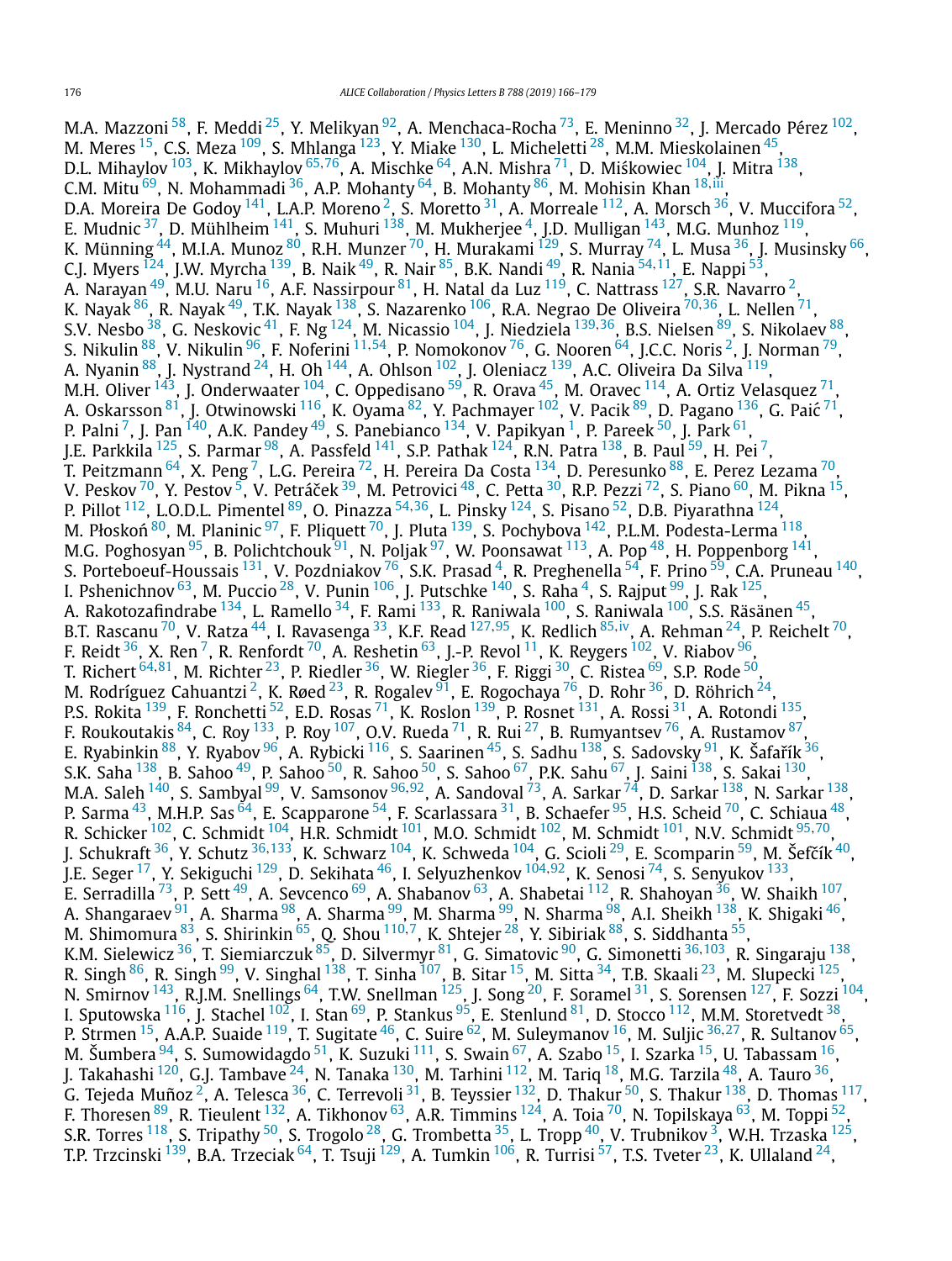<span id="page-11-0"></span>E.N. Umaka  $^{124}$ , A. Uras  $^{132}$ , G.L. Usai  $^{26}$ , A. Utrobicic  $^{97}$ , M. Vala  $^{114}$ , J.W. Van Hoorne  $^{36}$ , M. van Leeuwen $^{\, 64}$ , P. Vande Vyvre $^{\, 36}$ , D. Varga  $^{\, 142}$ , A. Vargas  $^2$ , M. Vargyas  $^{\, 125}$ , R. Varma  $^{\, 49}$ , M. Vasileiou [84](#page-12-0), A. Vasiliev [88,](#page-12-0) A. Vauthier [79,](#page-12-0) O. Vázquez Doce [103](#page-12-0)*,*[115,](#page-12-0) V. Vechernin [137,](#page-13-0) A.M. Veen [64,](#page-12-0) E. Vercellin $^{28}$ , S. Vergara Limón $^2$ , L. Vermunt $^{64}$ , R. Vernet $^8$ , R. Vértesi $^{142}$ , L. Vickovic $^{37}$ , J. Viinikainen <sup>125</sup>, Z. Vilakazi <sup>128</sup>, O. Villalobos Baillie <sup>108</sup>, A. Villatoro Tello <sup>2</sup>, A. Vinogradov <sup>88</sup>, T. Virgili <sup>32</sup>, V. Vislavicius <sup>[81](#page-12-0)</sup>, A. Vodopyanov <sup>76</sup>, M.A. Völkl <sup>101</sup>, K. Voloshin <sup>65</sup>, S.A. Voloshin <sup>140</sup>, G. Volpe <sup>35</sup>, B. von Haller 36, I. Vorobyev [115](#page-12-0)*,*[103,](#page-12-0) D. Voscek [114,](#page-12-0) D. Vranic [104](#page-12-0)*,*36, J. Vrláková 40, B. Wagner 24, H. Wang  $^{64}$ , M. Wang  $^7$ , Y. Watanabe  $^{130}$ , M. Weber  $^{111}$ , S.G. Weber  $^{104}$ , A. Wegrzynek  $^{36}$ , D.F. Weiser  $^{102}$ , S.C. Wenzel  $^{36}$ , J.P. Wessels  $^{141}$  $^{141}$  $^{141}$ , U. Westerhoff  $^{141}$ , A.M. Whitehead  $^{123}$ , J. Wiechula  $^{70}$ , J. Wikne  $^{23}$ , G. Wilk [85,](#page-12-0) J. Wilkinson 54, G.A. Willems [141](#page-13-0)*,*36, M.C.S. Williams 54, E. Willsher [108,](#page-12-0) B. Windelband [102,](#page-12-0) W.E. Witt [127](#page-12-0), R. Xu 7, S. Yalcin [78,](#page-12-0) K. Yamakawa 46, S. Yano 46, Z. Yin 7, H. Yokoyama [79](#page-12-0)*,*[130,](#page-12-0) I.-K. Yoo 20, J.H. Yoon  $^{61}$ , V. Yurchenko  $^3$ , V. Zaccolo  $^{59}$ , A. Zaman  $^{16}$ , C. Zampolli  $^{36}$ , H.J.C. Zanoli  $^{119}$ , N. Zardoshti  $^{108}$ , A. Zarochentsev <sup>137</sup>, P. Závada <sup>68</sup>, N. Zaviyalov <sup>106</sup>, H. Zbroszczyk <sup>139</sup>, M. Zhalov <sup>96</sup>, X. Zhang <sup>7</sup>, Y. Zhang <sup>7</sup>, Z. Zhang <sup>7,131</sup>, C. Zhao <sup>23</sup>, V. Zherebchevskii <sup>137</sup>, N. Zhigareva <sup>65</sup>, D. Zhou <sup>7</sup>, Y. Zhou <sup>89</sup>, Z. Zhou <sup>24</sup>, H. Zhu <sup>7</sup>, J. Zhu 7, Y. Zhu 7, A. Zichichi <sup>29</sup>*,*11, M.B. Zimmermann 36, G. Zinovjev 3, J. Zmeskal [111,](#page-12-0) S. Zou <sup>7</sup>

- *A.I. Alikhanyan National Science Laboratory (Yerevan Physics Institute) Foundation, Yerevan, Armenia*
- *Benemérita Universidad Autónoma de Puebla, Puebla, Mexico*
- *Bogolyubov Institute for Theoretical Physics, National Academy of Sciences of Ukraine, Kiev, Ukraine*
- <sup>4</sup> Bose Institute, Department of Physics and Centre for Astroparticle Physics and Space Science (CAPSS), Kolkata, India
- *Budker Institute for Nuclear Physics, Novosibirsk, Russia*
- *California Polytechnic State University, San Luis Obispo, CA, United States*
- *Central China Normal University, Wuhan, China*
- *Centre de Calcul de l'IN2P3, Villeurbanne, Lyon, France*
- *Centro de Aplicaciones Tecnológicas y Desarrollo Nuclear (CEADEN), Havana, Cuba*
- *Centro de Investigación y de Estudios Avanzados (CINVESTAV), Mexico City and Mérida, Mexico*
- *Centro Fermi – Museo Storico della Fisica e Centro Studi e Ricerche "Enrico Fermi", Rome, Italy*
- *Chicago State University, Chicago, IL, United States*
- *China Institute of Atomic Energy, Beijing, China*
- *Chonbuk National University, Jeonju, Republic of Korea*
- *Comenius University Bratislava, Faculty of Mathematics, Physics and Informatics, Bratislava, Slovakia*
- *COMSATS Institute of Information Technology (CIIT), Islamabad, Pakistan*
- *Creighton University, Omaha, NE, United States*
- *Department of Physics, Aligarh Muslim University, Aligarh, India*
- *Department of Physics, Ohio State University, Columbus, OH, United States*
- *Department of Physics, Pusan National University, Pusan, Republic of Korea*
- *Department of Physics, Sejong University, Seoul, Republic of Korea*
- *Department of Physics, University of California, Berkeley, CA, United States*
- *Department of Physics, University of Oslo, Oslo, Norway*
- *Department of Physics and Technology, University of Bergen, Bergen, Norway*
- *Dipartimento di Fisica dell'Università 'La Sapienza' and Sezione INFN, Rome, Italy*
- *Dipartimento di Fisica dell'Università and Sezione INFN, Cagliari, Italy*
- *Dipartimento di Fisica dell'Università and Sezione INFN, Trieste, Italy*
- *Dipartimento di Fisica dell'Università and Sezione INFN, Turin, Italy*
- *Dipartimento di Fisica e Astronomia dell'Università and Sezione INFN, Bologna, Italy*
- *Dipartimento di Fisica e Astronomia dell'Università and Sezione INFN, Catania, Italy*
- *Dipartimento di Fisica e Astronomia dell'Università and Sezione INFN, Padova, Italy*
- *Dipartimento di Fisica 'E.R. Caianiello' dell'Università and Gruppo Collegato INFN, Salerno, Italy*
- *Dipartimento DISAT del Politecnico and Sezione INFN, Turin, Italy*
- <sup>34</sup> Dipartimento di Scienze e Innovazione Tecnologica dell'Università del Piemonte Orientale and INFN Sezione di Torino, Alessandria, Italy
- *Dipartimento Interateneo di Fisica 'M. Merlin' and Sezione INFN, Bari, Italy*
- *European Organization for Nuclear Research (CERN), Geneva, Switzerland*
- *Faculty of Electrical Engineering, Mechanical Engineering and Naval Architecture, University of Split, Split, Croatia*
- *Faculty of Engineering and Science, Western Norway University of Applied Sciences, Bergen, Norway*
- *Faculty of Nuclear Sciences and Physical Engineering, Czech Technical University in Prague, Prague, Czech Republic*
- *Faculty of Science, P.J. Šafárik University, Košice, Slovakia*
- *Frankfurt Institute for Advanced Studies, Johann Wolfgang Goethe-Universität Frankfurt, Frankfurt, Germany*
- *Gangneung-Wonju National University, Gangneung, Republic of Korea*
- *Gauhati University, Department of Physics, Guwahati, India*
- *Helmholtz-Institut für Strahlen- und Kernphysik, Rheinische Friedrich-Wilhelms-Universität Bonn, Bonn, Germany*
- *Helsinki Institute of Physics (HIP), Helsinki, Finland*
- *Hiroshima University, Hiroshima, Japan*
- *Hochschule Worms, Zentrum für Technologietransfer und Telekommunikation (ZTT), Worms, Germany*
- *Horia Hulubei National Institute of Physics and Nuclear Engineering, Bucharest, Romania*
- *Indian Institute of Technology Bombay (IIT), Mumbai, India*
- *Indian Institute of Technology Indore, Indore, India*
- *Indonesian Institute of Sciences, Jakarta, Indonesia*
- *INFN, Laboratori Nazionali di Frascati, Frascati, Italy*
- *INFN, Sezione di Bari, Bari, Italy*
- *INFN, Sezione di Bologna, Bologna, Italy INFN, Sezione di Cagliari, Cagliari, Italy*
- *INFN, Sezione di Catania, Catania, Italy*
-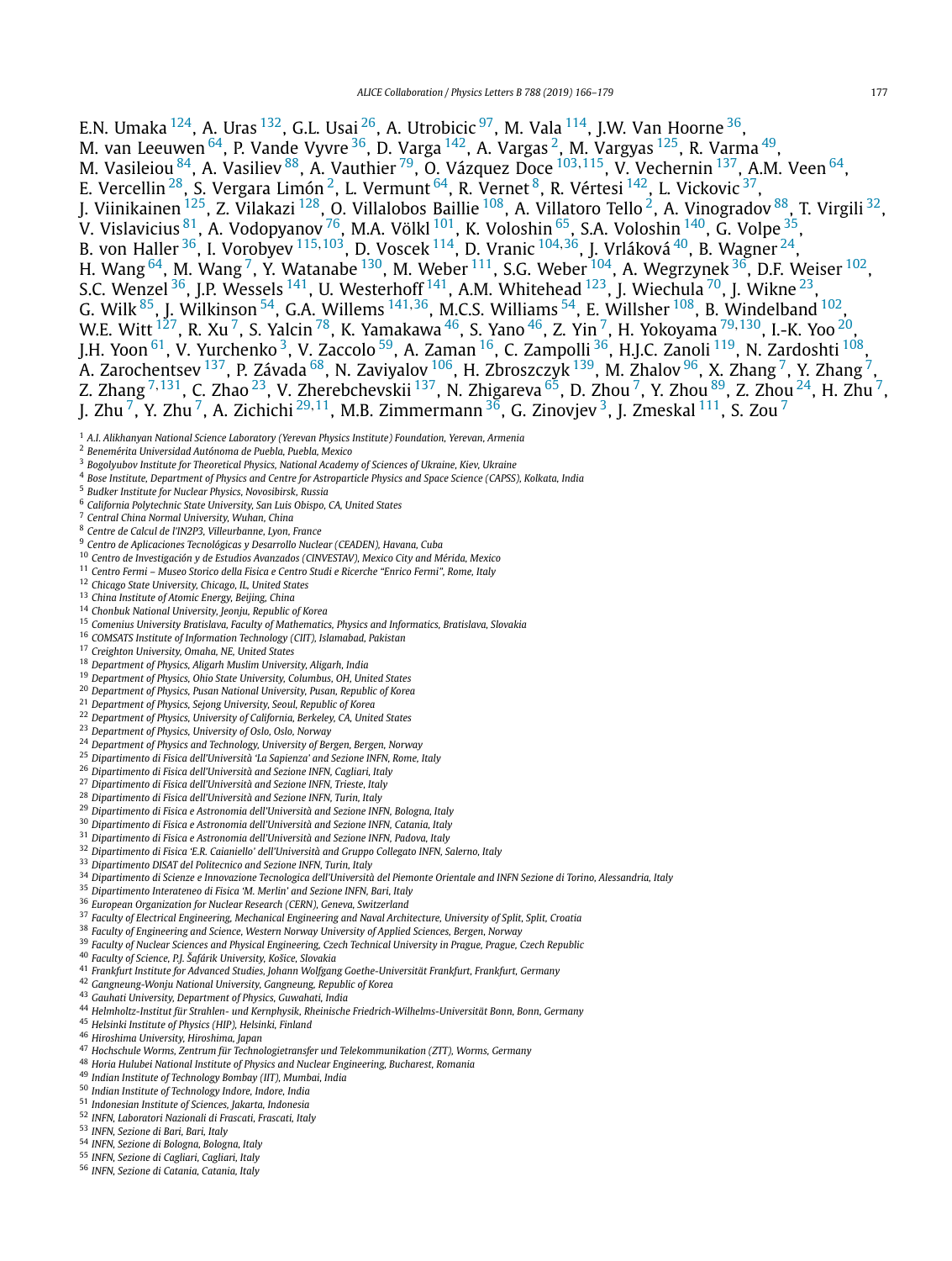- <span id="page-12-0"></span>*INFN, Sezione di Padova, Padova, Italy*
- *INFN, Sezione di Roma, Rome, Italy*
- *INFN, Sezione di Torino, Turin, Italy*
- *INFN, Sezione di Trieste, Trieste, Italy*
- *Inha University, Incheon, Republic of Korea*

62 Institut de Physique Nucléaire d'Orsay (IPNO), Institut National de Physique Nucléaire et de Physique des Particules (IN2P3/CNRS), Université de Paris-Sud, Université Paris-Saclay, Orsay, *France*

- *Institute for Nuclear Research, Academy of Sciences, Moscow, Russia*
- *Institute for Subatomic Physics, Utrecht University/Nikhef, Utrecht, Netherlands*
- *Institute for Theoretical and Experimental Physics, Moscow, Russia*
- *Institute of Experimental Physics, Slovak Academy of Sciences, Košice, Slovakia*
- *Institute of Physics, Bhubaneswar, India*
- *Institute of Physics of the Czech Academy of Sciences, Prague, Czech Republic*
- *Institute of Space Science (ISS), Bucharest, Romania*
- *Institut für Kernphysik, Johann Wolfgang Goethe-Universität Frankfurt, Frankfurt, Germany*
- *Instituto de Ciencias Nucleares, Universidad Nacional Autónoma de México, Mexico City, Mexico*
- *Instituto de Física, Universidade Federal do Rio Grande do Sul (UFRGS), Porto Alegre, Brazil*
- *Instituto de Física, Universidad Nacional Autónoma de México, Mexico City, Mexico*
- *iThemba LABS, National Research Foundation, Somerset West, South Africa*
- *Johann-Wolfgang-Goethe Universität Frankfurt Institut für Informatik, Fachbereich Informatik und Mathematik, Frankfurt, Germany*
- *Joint Institute for Nuclear Research (JINR), Dubna, Russia*
- *Korea Institute of Science and Technology Information, Daejeon, Republic of Korea*
- *KTO Karatay University, Konya, Turkey*
- *Laboratoire de Physique Subatomique et de Cosmologie, Université Grenoble-Alpes, CNRS-IN2P3, Grenoble, France*
- *Lawrence Berkeley National Laboratory, Berkeley, CA, United States*
- *Lund University Department of Physics, Division of Particle Physics, Lund, Sweden*
- *Nagasaki Institute of Applied Science, Nagasaki, Japan*
- *Nara Women's University (NWU), Nara, Japan*
- *National and Kapodistrian University of Athens, School of Science, Department of Physics, Athens, Greece*
- *National Centre for Nuclear Research, Warsaw, Poland*
- *National Institute of Science Education and Research, HBNI, Jatni, India*
- *National Nuclear Research Center, Baku, Azerbaijan*
- *National Research Centre Kurchatov Institute, Moscow, Russia*
- *Niels Bohr Institute, University of Copenhagen, Copenhagen, Denmark*
- *Nikhef, National institute for subatomic physics, Amsterdam, Netherlands*
- *NRC Kurchatov Institute IHEP, Protvino, Russia*
- *NRNU Moscow Engineering Physics Institute, Moscow, Russia*
- *Nuclear Physics Group, STFC Daresbury Laboratory, Daresbury, United Kingdom*
- *Nuclear Physics Institute of the Czech Academy of Sciences, Rež ˇ u Prahy, Czech Republic*
- *Oak Ridge National Laboratory, Oak Ridge, TN, United States*
- *Petersburg Nuclear Physics Institute, Gatchina, Russia*
- *Physics department, Faculty of science, University of Zagreb, Zagreb, Croatia*
- *Physics Department, Panjab University, Chandigarh, India*
- *Physics Department, University of Jammu, Jammu, India*
- *Physics Department, University of Rajasthan, Jaipur, India*
- *Physikalisches Institut, Eberhard-Karls-Universität Tübingen, Tübingen, Germany*
- *Physikalisches Institut, Ruprecht-Karls-Universität Heidelberg, Heidelberg, Germany*
- *Physik Department, Technische Universität München, Munich, Germany*
- <sup>104</sup> Research Division and ExtreMe Matter Institute EMMI, GSI Helmholtzzentrum für Schwerionenforschung GmbH, Darmstadt, Germany
- *Rudjer Boškovi´c Institute, Zagreb, Croatia*
- *Russian Federal Nuclear Center (VNIIEF), Sarov, Russia*
- *Saha Institute of Nuclear Physics, Kolkata, India*
- *School of Physics and Astronomy, University of Birmingham, Birmingham, United Kingdom*
- *Sección Física, Departamento de Ciencias, Pontificia Universidad Católica del Perú, Lima, Peru*
- *Shanghai Institute of Applied Physics, Shanghai, China*
- 
- *Stefan Meyer Institut für Subatomare Physik (SMI), Vienna, Austria*
- *SUBATECH, IMT Atlantique, Université de Nantes, CNRS-IN2P3, Nantes, France*
- *Suranaree University of Technology, Nakhon Ratchasima, Thailand*
- *Technical University of Košice, Košice, Slovakia*
- *Technische Universität München, Excellence Cluster 'Universe', Munich, Germany*
- *The Henryk Niewodniczanski Institute of Nuclear Physics, Polish Academy of Sciences, Cracow, Poland*
- *The University of Texas at Austin, Austin, TX, United States*
- *Universidad Autónoma de Sinaloa, Culiacán, Mexico*
- *Universidade de São Paulo (USP), São Paulo, Brazil*
- *Universidade Estadual de Campinas (UNICAMP), Campinas, Brazil*
- *Universidade Federal do ABC, Santo Andre, Brazil*
- *University College of Southeast Norway, Tonsberg, Norway*
- *University of Cape Town, Cape Town, South Africa*
- *University of Houston, Houston, TX, United States*
- *University of Jyväskylä, Jyväskylä, Finland*
- *University of Liverpool, Department of Physics Oliver Lodge Laboratory, Liverpool, United Kingdom*
- *University of Tennessee, Knoxville, TN, United States*
- *University of the Witwatersrand, Johannesburg, South Africa*
- *University of Tokyo, Tokyo, Japan*
- *University of Tsukuba, Tsukuba, Japan*
- *Université Clermont Auvergne, CNRS/IN2P3, LPC, Clermont-Ferrand, France*
- *Université de Lyon, Université Lyon 1, CNRS/IN2P3, IPN-Lyon, Villeurbanne, Lyon, France*
- *Université de Strasbourg, CNRS, IPHC UMR 7178, F-67000, Strasbourg, France*
- <sup>134</sup> Université Paris-Saclay Centre d'Études de Saclay (CEA), IRFU, Department de Physique Nucléaire (DPhN), Saclay, France